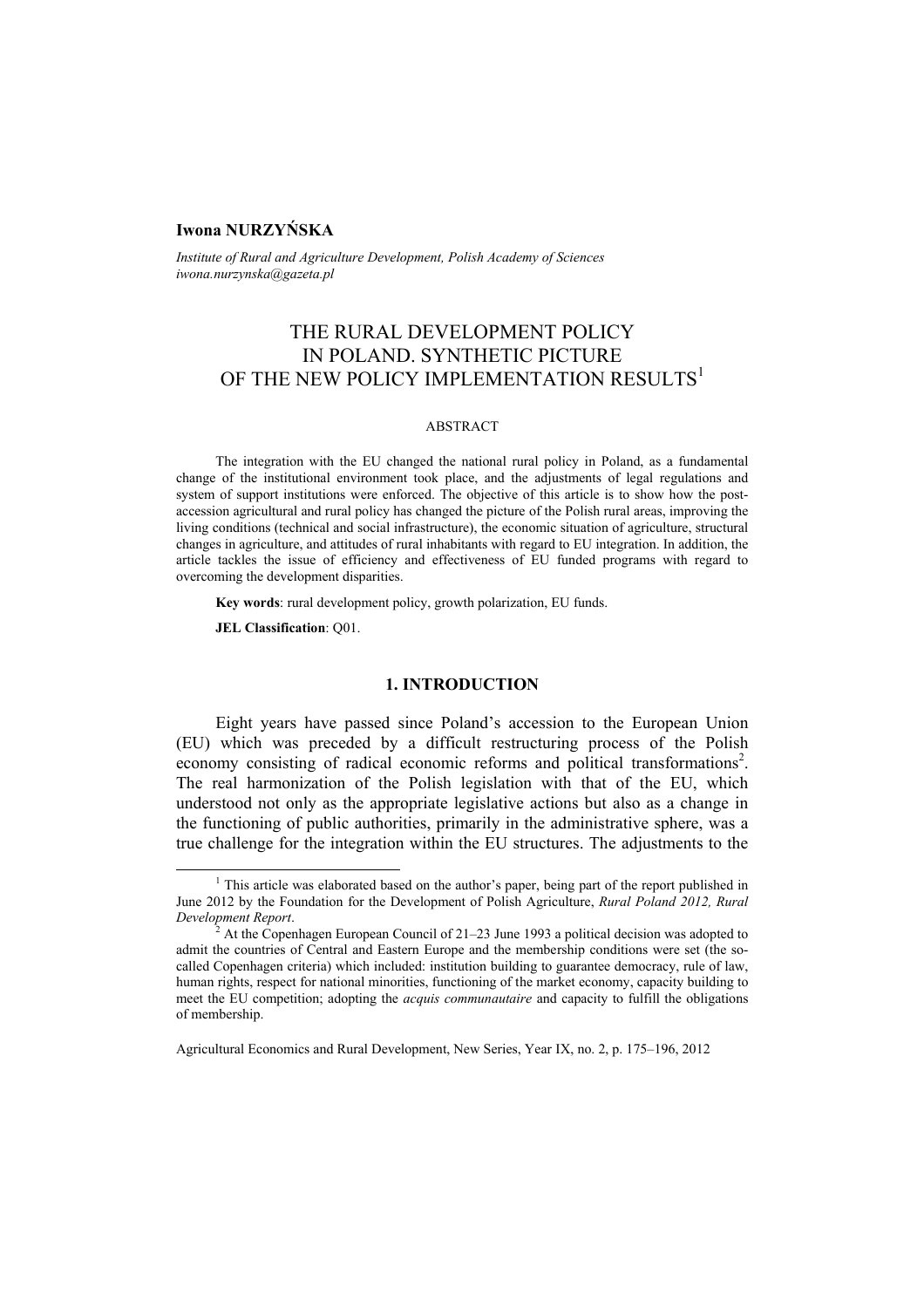EU internal market requirements confirmed a strong bureaucratization of the process. The adoption of the Common Agricultural Policy (CAP) legislation was complicated due to an extensive EU legislation (both primary and secondary) governing the agricultural markets, direct farmer income support, instruments supporting the development of rural areas and the "necessary extension" of the national legislation.

The period preceding the accession moment was particularly hard on the farmers and rural area inhabitants because of the prevailing conviction among "non-rural" part of the society that agriculture was a barrier to the quick accession of Poland to the EU. The Accession Treaty signed in Athens in 2003 was criticized by the farmers' representatives many times, because the accession conditions differed from the demands of Poland presented in the negotiation position in the area of *Agriculture*. On the other hand, the conditions were considerably better compared to the 2002 EU proposals which did not provide for covering the Polish farmers with the direct payment scheme<sup>3</sup>. At that time, many analysts argued that the negotiations results, in particular in the area of quotas, production limits and direct payment levels, would not restrict the agricultural production in Poland in view of the existing and expected level of agricultural production in Poland.

Regardless of the evaluation of negotiations results, the integration with the EU changed the national rural policy in Poland, in the sense that the fundamental change of the institutional environment took place, and adjustments of the legal regulations and system of rural and agricultural support institutions were enforced. The need for the modernization and restructuring of the Polish agriculture and rural areas imposed by the EU integration was reflected by the agricultural and rural policy programming processes, scope of the allowed public aid in the agricultural sector, financial instruments applied, or aid organization. CAP application to the Polish agriculture and the introduction of the new set of agriculture and rural development instruments gave Poland access to significant new funding sources originating from the Community budget for restructuring, modernization and development.

The rural area inhabitants also benefited from the EU cohesion policy in the area of social and technical infrastructure development, development of human capital and creation of off-farm jobs. However, in order to have access to the funds within the framework of EU financing sources, the significant preparatory measures in the institutional, legal and organizational sphere had to be undertaken first. One of the key stages of these preparatory measures consisted in the proper planning of aid based on the adopted rural development strategy to make it possible to use the EU assistance. The objectives of such policy had to meet the needs of the Polish rural economy, farmers and rural inhabitants, but at the same they had to be convergent with the European Community strategic targets.

 <sup>3</sup> <sup>3</sup> The EU arguments resulted from the fact that EU did not allocate funds for direct payments for the CEE farmers in the Agenda 2000 of 1999 which outlined the framework budget for 2000–2006.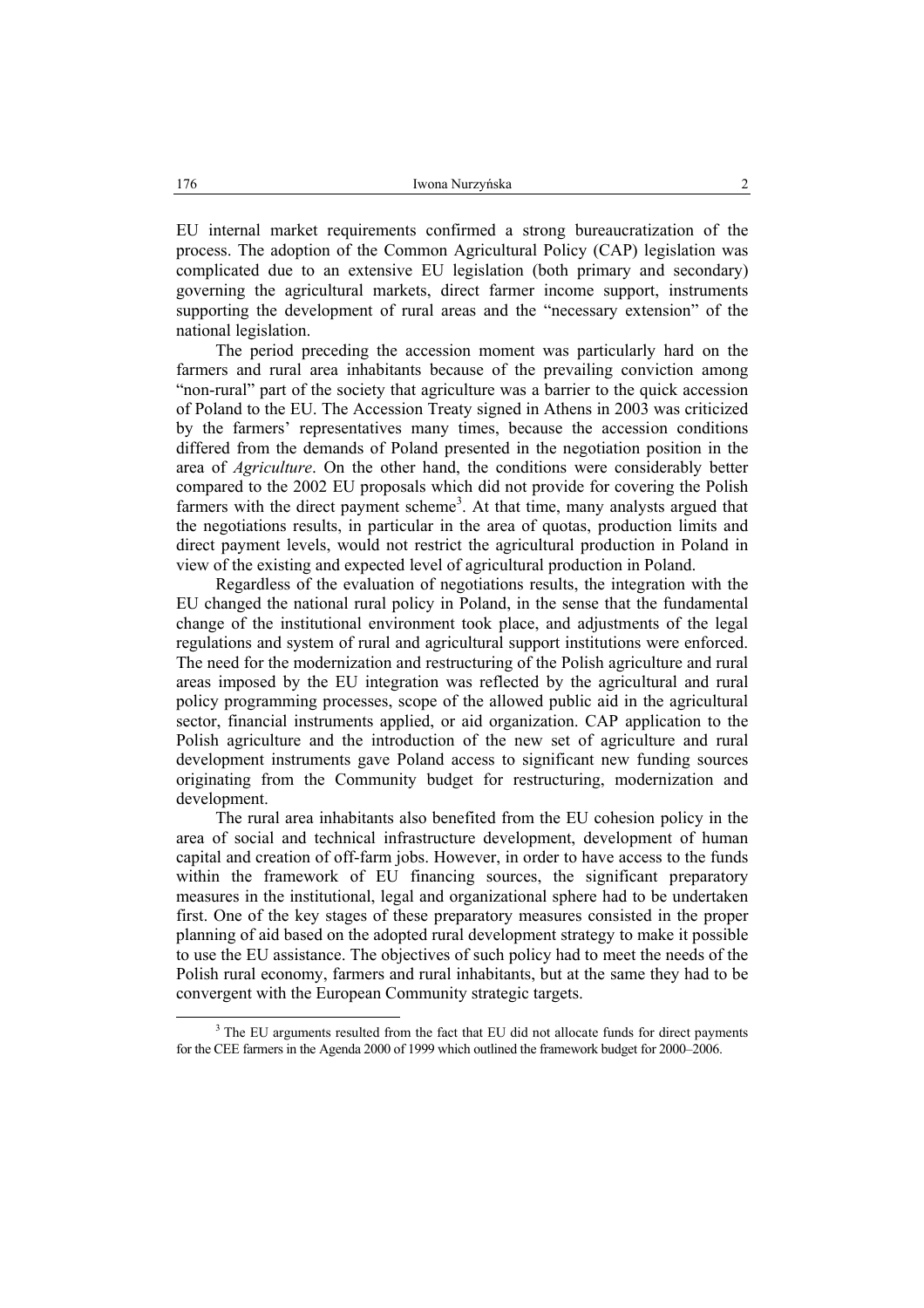This article attempts a synthetic evaluation of the "new" agricultural and rural development policy implementation in real terms, in the regulation sphere, among rural population attitudes as well as with regard to its direct and indirect effects.

# **2. NATIONAL POLICY FOR RURAL AREAS IN POLAND IN THE STRATEGIC DOCUMENTS**

For years, one of the basic weaknesses of the rural policy making in Poland was the lack of proper quality strategic documents which would present the multiannual targets and objectives of such policy. Even a greater weakness of this process consisted in the lack of programs and operational plans which would transparently link the timely achievement of the pursued objectives with the policy instruments, funding sources and, above all, which would determine how to control and assess the efficiency and effectiveness of achieving the strategic and operational objectives. In the period preceding Poland's accession to the EU, many strategies came into existence, which attempted to diagnose the rural development progress and outline its perspectives and trends. In general, these were voluminous documents with very extensively elaborated objectives and fragmented measures. EU accession initiated a qualitative change in this respect.

The first strategic document prepared by Poland jointly with the international experts after 1990 was entitled *Rural Development Plan.* This document initiated the systemic transformation in the Polish agriculture and provided for:

• privatization and demonopolization of the raw material base (dismantling of the state farms), of the agricultural processing sector, transport and storage sector;

• abandonment of agricultural holdings and processing sector subsidizing,

• limiting the government's role to create a good institutional environment for the transformation of the food sector.

In 1999, at the time of the association period with the EU, a key document was worked out, with the title *Coherent Structural Policy for Rural Areas and Agricultural Development (Coherent…, 1999)*, which outlined the program of the Polish agriculture and rural areas preparation for the accession to the EU, focusing on three strategic objectives:

• creation of working and living conditions for the rural area inhabitants in line with civilization standards, enabling them to fulfil their economic, cultural and social goals (through the development of technical and social infrastructure and establishment of conditions conducive to the development of non-agricultural economic activities);

• restructuring of the agricultural sector (agricultural area structure improvement, modernization of the agricultural holdings, strengthening the farmers' position on the agricultural market, biological progress implementation);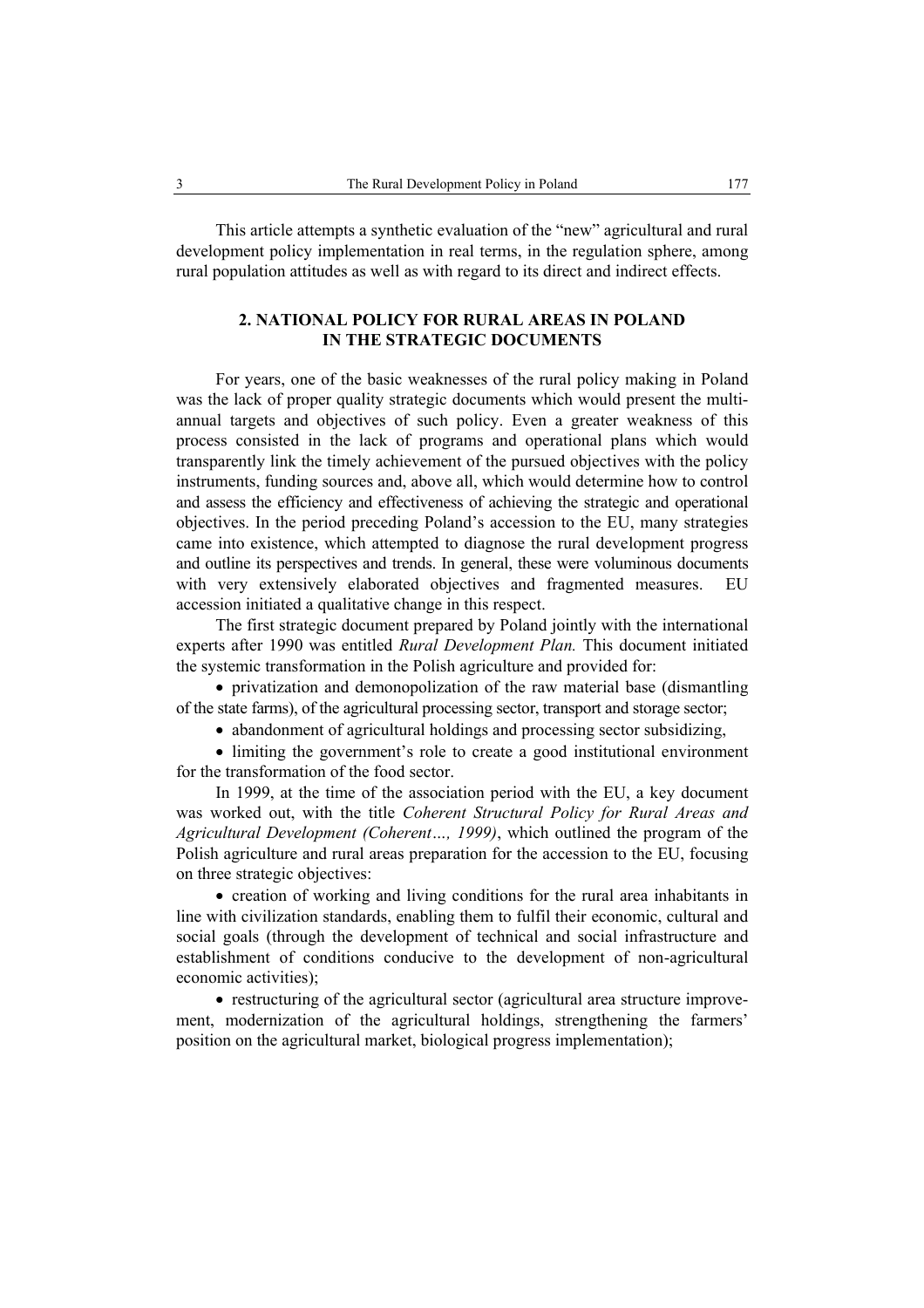• establishing sustainable development conditions in the rural areas, protection of the natural environment resources and rural cultural heritage, including the propagation of organic farming and other environment-friendly farming methods, development of marginal land areas (e.g. by afforestation).

The authors of the "*Coherent Structural Policy…*" worked on this document having in view the use of the pre-accession funds under the SAPARD Program. This Program was established at the request of the European Commission (EC) addressed to the Polish government, but at the same time it was a kind of novelty in the sphere of rural policy making that consisted in linking the strategic documents with the specific operational programs and proposing a set of measures together with the allocation of funds for their implementation. SAPARD constituted a set of aid mechanisms selected from a catalogue of possible SAPARD aid pre-determined by the EC. This was the first program that was prepared and implemented in line with the EU principles, starting from the assistance programming, through partnership under the form of consultations with social partners, concentration of funds on selected measures and co-financing from the national budget and investors' own funds. This was also the first public intervention program assessed *ex post,* i.e. subject to an evaluation of the effects of the aid funds paid.

**Regardless of the quality evaluation of this process and its efficiency, it should be emphasized that SAPARD provided a new legal, institutional and financial framework for the public aid programs operation in Poland:** 

• national regulations were adopted based on EU regulations to determine specific management and control arrangements, the role of particular institutions, instruments implementation rules, including aid granting and payment criteria;

• harmonization of the national legislation included the issues of multi-annual programming (2002–2006), multi-annual budget planning, changes in public support rules, including public procurement contracts, environment protection, rules for the monitoring, control and evaluation of EU funds utilization.

Poland, like other candidate countries, built the system for SAPARD fund management and control independently, taking into account the national administrative structure and the existing institutional system of national public funds management in the agriculture sector. Over a very short time period, Poland had to adopt not only new legal regulations necessary for assistance launching, but also the government had to establish the relevant implementing institutions, including a SAPARD Agency accredited by the EC.

The SAPARD funds were designed for the improvement of competitiveness of agriculture and agri-food processing sector both on the domestic and international market through the harmonization with the phyto-sanitary, veterinary, hygiene and quality requirements of the Single Market and the stimulation of a multi-functional rural development through the development of technical infrastructure and establishment of the conditions for non-agricultural business activities in rural areas. The original budget of SAPARD program amounted to EUR 944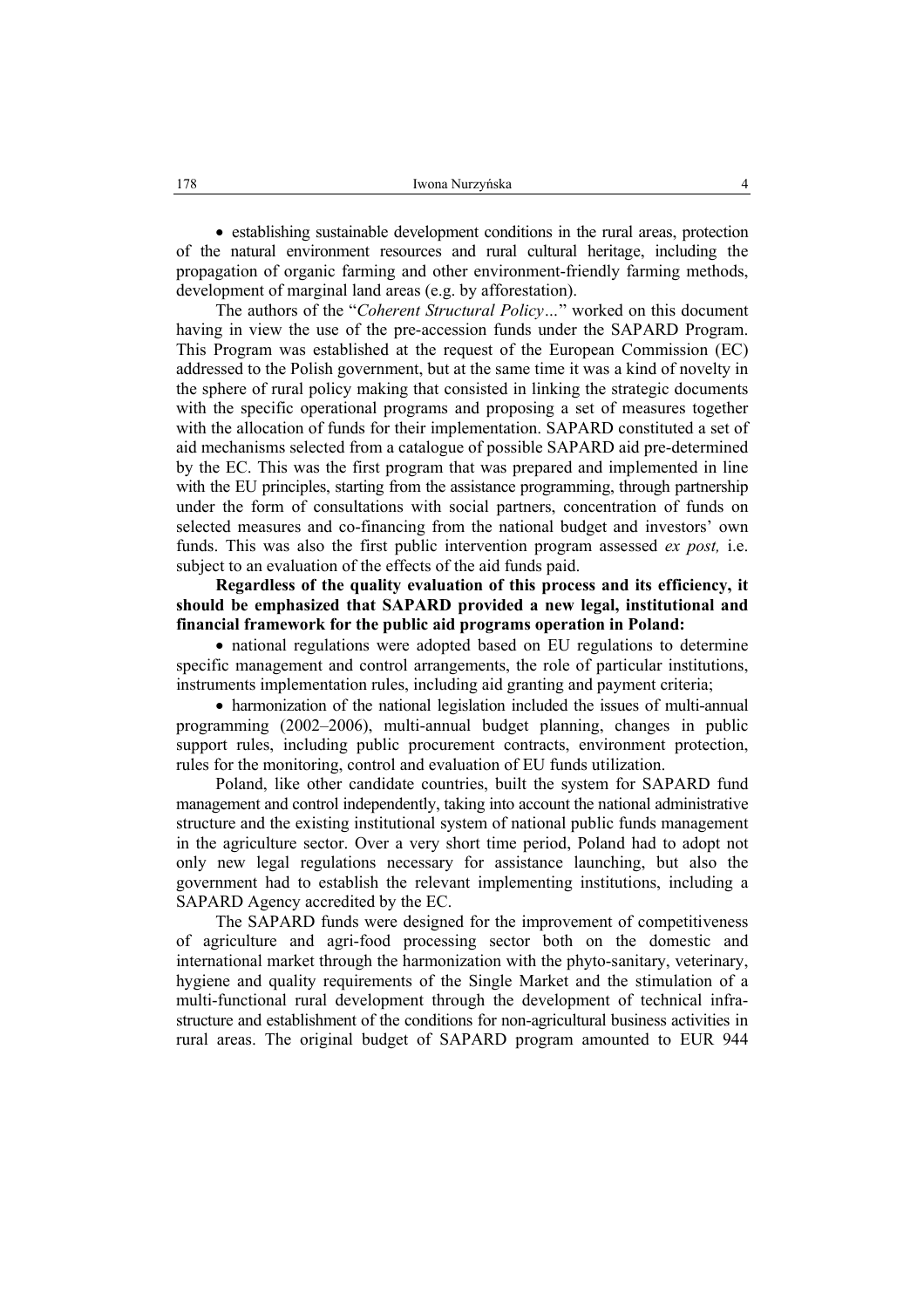billion (EUR 708 billion from the EU budget and EUR 235.6 billion from the domestic budget)<sup>4</sup>. The SAPARD program was an example of a well-constructed operational program that truly implemented the funding concentration principle, being limited to the implementation of 5 measures (Technical Assistance excluded), while the implementation of two of the measures (*Improvement in processing and marketing of agricultural and fishery products; Development of rural infrastructure*) consumed almost 78% of budget, though the projects implemented under these measures accounted only for 25% of all investments under SAPARD. Finally, PLN 4.4 billion had been paid to over 22.7 thousand aid beneficiaries by the end of 2006 (Nurzyńska, 2011, p. 71). The largest financial envelope was designed for the implementation of local community infrastructure projects in rural areas (45%), about 34% of funds were paid for the investment projects implemented by the agri-food undertakings, whereas the largest number of projects (about 13 thousand) included projects carried out on agricultural holdings, although only 13.5% of the programme budget was allocated for their implementation.

**Valuable experience and skills acquired during the SAPARD program implementation were used for the purpose of agricultural and structural policy implementation after the accession.** Despite a wide-spread criticism of the use of EU funds during the first few years of Poland's membership, the institutions involved in the implementation of pre-accession assistance were praised for their efficiency.

When Poland became an EU Member State in 2004, it did not participate in the implementation of a full seven-year programming period (2000–2006) and had a limited access to the EU budget. Yet, in order to have access to the EU funds, Poland had to develop a strategy on the use of structural funds (National Development Plan 2004–2006, NDP 2004–2006), a strategy on the use of Cohesion Fund and a rural development strategy for the purpose of CAP instruments implementation. This was a heavy administrative work carried out over a very short period of time.

NDP 2004–2006 determined the major objectives and priorities of the economic development of Poland after accession in the period 2004–2006 and the use of EU Structural Funds. These objectives and priorities included the development of a competitive knowledge and entrepreneurship-based economy capable of long-term harmonious development and ensuring employment growth and improved social, economic and spatial cohesion with the EU at regional and national level. Transformation in the agricultural sector and rural development represented one of the axes of NDP 2004–2006.

NDP 2004–2006 became a basis for the multi-annual operational programs of horizontal and regional nature and, among other things, it laid down the orientation of agricultural and rural development and provided a basis for the Sectoral

 $\overline{4}$  SAPARD budget was increased by EUR 114 million as a result of funding RDP 2004–2006 (that Poland already benefited from as a EU Member State).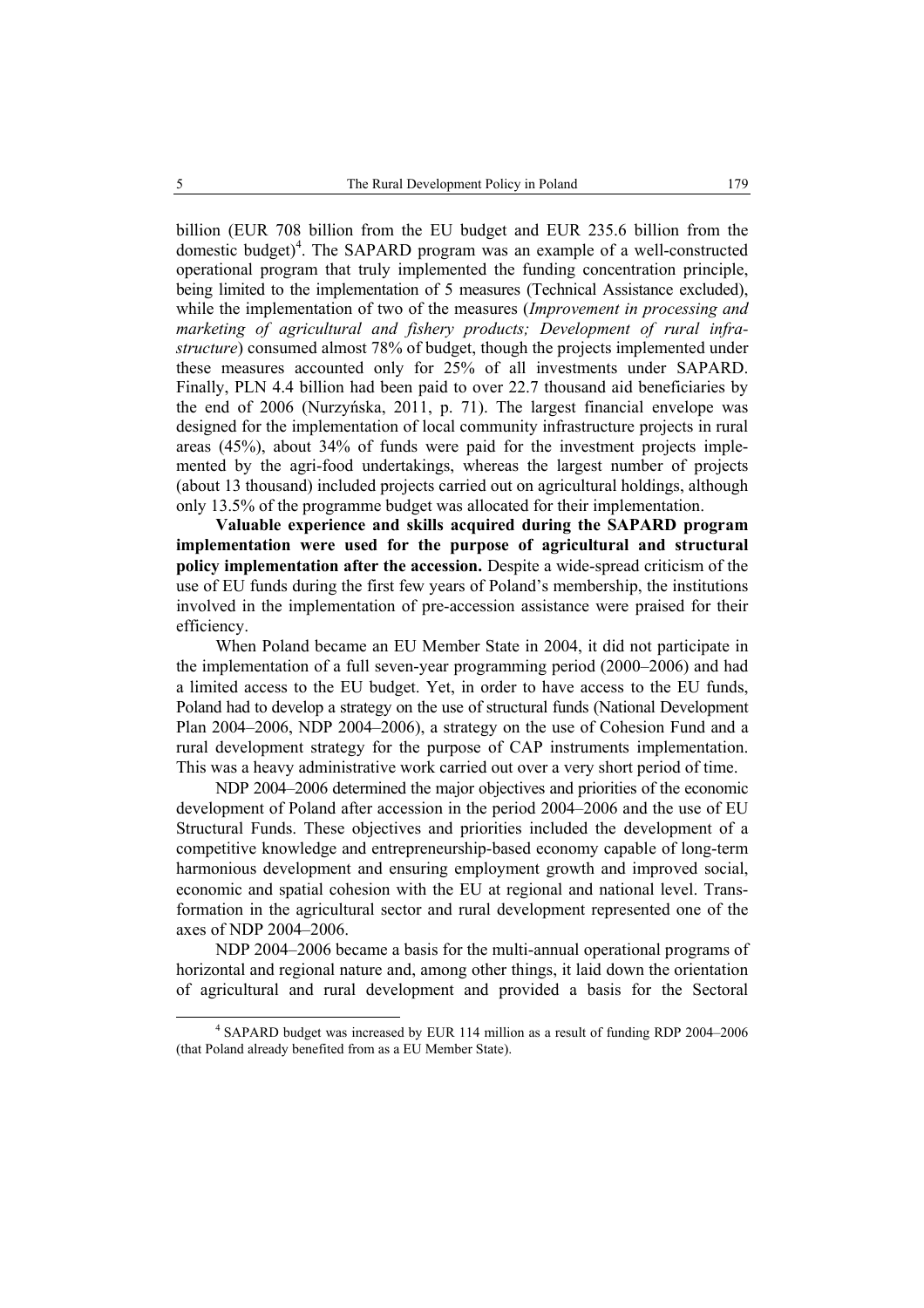Operational Program "*Restructuring and modernization of food sector and rural development 2004–2006*" (SOP Restructuring…). Apart from the Structural Funds for agriculture under SOP (over EUR 1 billion from the EU budget)<sup>5</sup>, the farm income support measure (direct support scheme), market intervention instruments and rural development mechanisms became accessible for Poland under the Common Agricultural Policy (CAP). Among the CAP instruments, the direct support scheme turned out to be most profitable in terms of income generation (EU co-financing for this instrument amounted to EUR 2.5 billion). In addition, Poland implemented the Rural Development Plan 2004–2006 with a budget of EUR 3.5 billion (including EUR 2.8 billion from the EU budget) $6$ . The total financial allocations for the agricultural sector and rural areas in the period 2004–2006 from the EU budget were several times higher compared to the assistance under SAPARD, but at the same time considerably lower than the funds allocated for the period 2007–2013.

In the period of 2007–2013, for the first time Poland could fully participate in the seven-year programming and EU financing. This was preceded by significant reforms resulting from the new EU legal regulations and new instruments of financing programs for agriculture and rural areas. At that time, Poland was implementing a model of multi-functional rural development and multi-functional agriculture, in accordance with the adopted strategy (Strategy, 2005), and provided support for the diversification of business activities in order to ensure alternative income sources for the rural people. In accordance with the strategy adopted and with the EU guidelines, the Rural Development Program 2007–20133 had three objectives: economic, social and environmental (so-called priority axes) plus a LEADER axis.

The analysis of the strategic documents that were designed before the accession and those designed with the intention to use the CAP funds beyond 2004 shows their strong sectoral nature which derives from the "sectoral" approach to the rural area problems. It is more and more often mentioned that **the comprehensiveness, complexity and spatial nature of the rural development problems require a new rural development policy, at its non-agricultural dimension, to be included into the scope of interventions of national regional policy and European Cohesion Policy (ECP)**. A requirement to coordinate these policies in Poland is embedded in the National Regional Development Strategy 2010–2020 and Directions of Rural Development after 2007.

 $\frac{1}{5}$  $5$  The program was financed by the European Agricultural Guidance and Guarantee Fund (EAGGF, Guidance Section) and supported 15 different measures, including investments on agricultural holdings (those run by young farmers included), modernization and adjustment of the processing and marketing of agricultural products units to the conditions of the Single Market, modernization of land improvement facilities, revitalization or rural areas, training and advisory services, etc. 6

<sup>&</sup>lt;sup>6</sup> The Program was financed by the European Agricultural Guidance and Guarantee Fund, Guarantee Section, and supported the implementation of the so-called accompanying measures, including early retirement scheme, agro-environmental measures, afforestation, LFA support.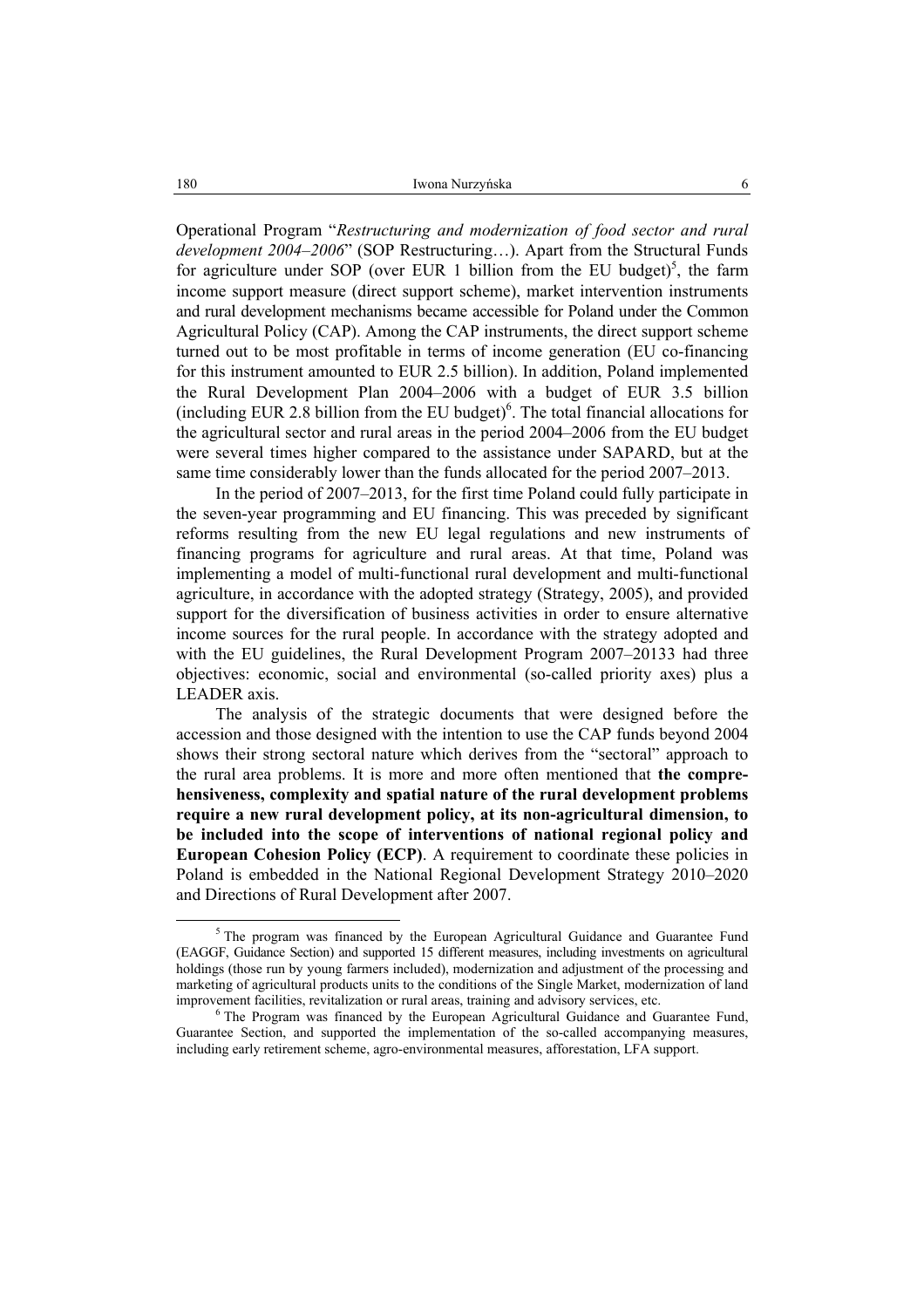At the same time, it should be noted that the accuracy of objectives formulated in the strategic documents, which were drawn up more than 12 years ago in Poland, is still valid and this shows huge social and economic underdevelopment of the agricultural and rural sector, but also may confirm the low efficiency of the implemented rural development policy and need for change in this respect. The reasons for this situation should be sought in the lack of sufficient funds allocated for measures mobilizing the rural area resources, in particular specific labour resources. The sectoral dimension of this policy, implemented till today, prevents overcoming the negative effects that took place in the rural areas in the period of the People's Republic of Poland (prior to the 1989 political change) and limited down the functions of the rural areas to food production and workforce "storage place" for the non-agricultural sectors of the economy.

### **3. FINANCIAL AND INSTITUTIONAL DIMENSION OF THE RURAL DEVELOPMENT POLICY AFTER ACCESSION**

Increased expenditure from the national budget for agriculture is a tangible effect of Poland's accession to the EU. The expenditure was growing both in nominal and real terms: in 2004 it amounted to PLN 5.7 billion while in 2010 it reached PLN 25 billion (Agricultural Social Insurance Fund<sup>7</sup> expenditure excluded). The share of agricultural expenditure in the total state budget expenditure (Table 1) also changed: from 2.89% in 2004 to 7.3% in 2010 (*Information*…, 2011). Compared to the pre-accession situation when the agricultural expenditure share in the whole period 1997–2003 amounted to 2.23% on the average, this means more than triple growth (*Przepływy*…, 2009).

*Table 1*  Agricultural budgetary expenditure according to the selected budget sections in 2004–2010, (PLN million, %)

|                                                                                 | 2004   | 2005   | 2006   | 2007    | 2008     | $2009**$ | $2010**$ |
|---------------------------------------------------------------------------------|--------|--------|--------|---------|----------|----------|----------|
| Agricultural budget<br>expenditure (KRUS<br>excluded)                           | 5721,8 | 7999.5 | 8379,1 | 17136,8 | 26383.64 | 18426.01 | 25042.3  |
| Share of agricultural<br>budgetary<br>expenditure* in the<br>total state budget | 2.89   | 3.29   | 3,74   | 6.67    | 8.58     | 6.18     | 7.4%     |

\* Agricultural state budget expenditure (agriculture, rural development and agricultural markets) directly associated with the agricultural sector: funds intended for domestic instruments and cofinancing of EU programs under the Common Agricultural and Fisheries Policy).

\*\* Task based budgeting (Function 21. Agricultural and fisheries policy).

*Source*: Opinion on the 2010 Budgetary Act concerning the part related to agriculture, rural development, agricultural markets and fisheries, Seym Chancellery, Biuro Analiz i Dokumentacji,

 $\overline{7}$ <sup>7</sup> Agricultural Social Insurance Fund (pol. KRUS) a separate fund of social insurance system for farmers and members of farmers' families.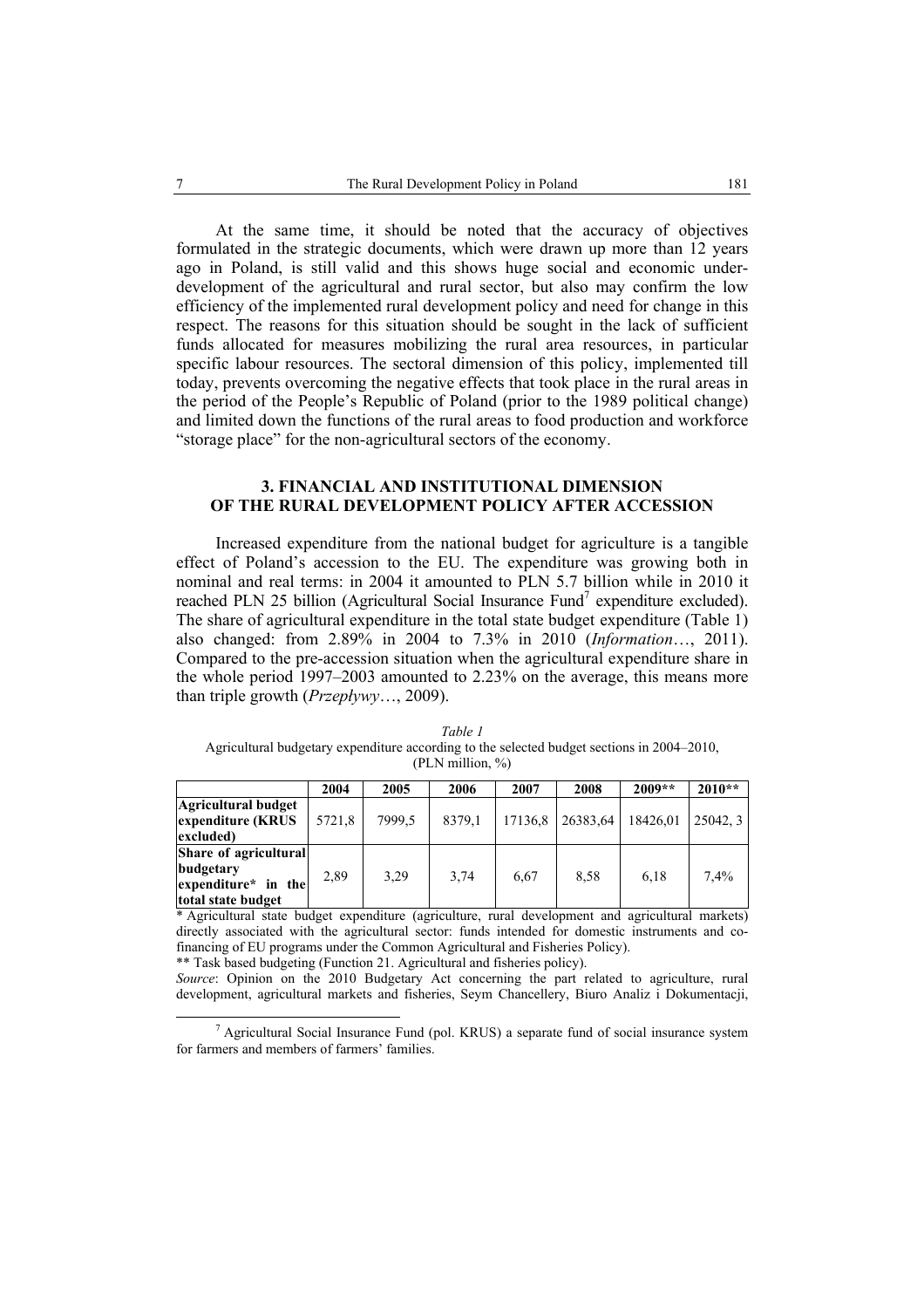Dział Analiz i Opracowań Tematycznych, December 2009, and The 2009 expert opinion "Przepływy finansowe pomiędzy Polską a Unią Europejską w ramach Wspólnej Polityki Rolnej na tle wyników ekonomicznych rolnictwa" [Financial Flows between Poland and the EU within the framework of the CAP in the context of agriculture economic performance] elaborated by A. Czyżewski, A.Poczta-Wajda, A. Sapa for the Agricultural and Rural Policy Council of the President of Poland and /www.mf.gov.pl/\_files\_/budzet\_zadaniowy/sprawozdawczosc/opis\_2010\_wykonanie.pdf.

A significant increase in the budgetary expenditure for agriculture and rural areas resulted not only from covering Poland with CAP instruments and EU structural policy, but also from one of the basic rules concerning accessibility of the EU assistance programs. i.e. co-financing the operational programs, but also from the accession negotiations results with regard to the possibility to co-finance the direct payments from the national budget (the so-called Complementary National Direct Payments)<sup>8</sup>.

The EU budget became the key source of funds for the growing agricultural budgetary expenditure after accession – in 2010 the EU funds accounted for 58% of the budgetary expenditure for the agricultural sector. **From the very beginning of the EU membership, Poland was a net beneficiary receiving over EUR 19.3 billion from EU budget (**as on November 2011, Table 2**) within the framework of different support instruments (such as market intervention, direct support scheme, rural development programs and fisheries policy).** The major share of these transfers is represented by the direct payments (over 45%) and payments for the implementation of the rural development programs (43.8%).

| <b>Transfers</b>                | 2004     | 2005    | 2006   | 2007                | 2008    | 2009                                    | 2010     | $2011*$                       | $ 2004 - 2011 $                                                                  |
|---------------------------------|----------|---------|--------|---------------------|---------|-----------------------------------------|----------|-------------------------------|----------------------------------------------------------------------------------|
| <b>Market</b>                   |          |         |        |                     |         |                                         |          |                               |                                                                                  |
| interventions                   | 10786    | 166 668 | 181896 | 56719               | 134 629 | 409 081                                 | 66 375   | 136 629                       | 1 1 6 2 7 8 3                                                                    |
| under CAP                       |          |         |        |                     |         |                                         |          |                               |                                                                                  |
| <b>RDP</b>                      | 286 640  | 662 100 |        | 1 149 555 1 550 886 | 846 530 |                                         |          | 1 043 826 1 571 940 1 384 990 | 8496467                                                                          |
| <b>Direct</b>                   | $\theta$ | 702 674 | 811580 | 545 386             |         | 1 037 600 1 446 165 1 827 720 2 392 491 |          |                               | 8 763 615                                                                        |
| payments                        |          |         |        |                     |         |                                         |          |                               |                                                                                  |
| Other<br>transfers<br>under CAP | $\Omega$ | 10 638  | 11 100 | 400 347             | 12 400  | 14 860                                  | 12 5 8 6 | 2 9 0 7                       | 464 838                                                                          |
| <b>SAPARD</b>                   | 118 293  | 339 076 | 12     | $\theta$            | 34 716  | $\theta$                                | $\theta$ | $\Omega$                      | 492 097                                                                          |
| <b>Total</b><br>transfers       | 415 719  |         |        |                     |         |                                         |          |                               | 1 881 156 2 154 143 2 553 338 2 065 875 2 913 931 3 478 621 3 917 016 19 379 799 |

*Table 2*  Financial flows within the Common Agricultural Policy in  $2004-2011^9$ , EUR thousand

*Source*: Own calculations based on the data of the Ministry of Finance published on the MF Internet site http://www.mf.gov.pl/\_files\_/unia\_europejska/programy\_i\_fundusze\_ue/przeplywy\_finansowe/.

 $\frac{8}{3}$  Direct aid scheme (area payments) is financed from CAP Pillar 1, where EU covers 100% of expenditure. Following the negotiations with the EC, Poland was entitled to co-finance (to a determined extent) direct payments in particular years.

 $<sup>9</sup>$  Data as on the end of November 2011.</sup>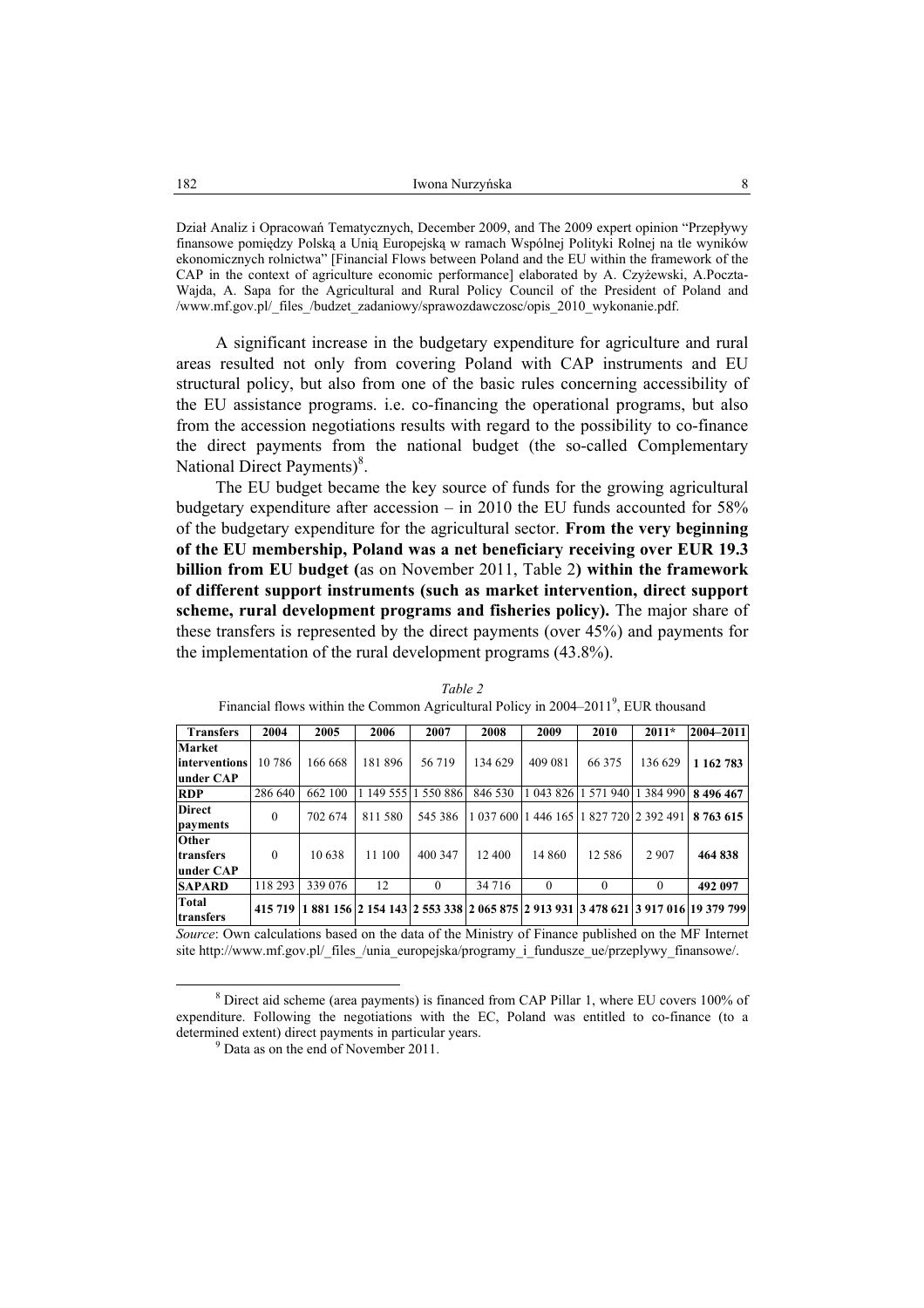Apart from the CAP, Poland has been benefiting from the European Cohesion Policy (ECP) since the accession. ECP implementation has a strong territorial dimension and helps improve the quality of life in rural areas (construction of roads, public transport, waste water treatment plants, health centers, schools, cultural institutions, human capital development etc.) Therefore, as far as the analysis is concerned, a significant difficulty consists in isolating the impact of CAP instruments alone on the condition of rural areas.

In the period 2004–2006 Poland received over EUR 12 billion from the EU budget under the cohesion policy whereas in the next programming period the allocations increased several times. In 2007–2013, EU allocated EUR 28.9 billion (Table 3) for the modernization of agriculture, rural areas and fisheries, whereas the allocations for structural measures under ECP amounted to PLN 67.3 billion, i.e. 7.8% of all commitments towards the Member States.

| Table 3                                                               |
|-----------------------------------------------------------------------|
| Allocations of funds under EU funded programs (EU and national funds) |
| in the period 2007–2013, EUR billion                                  |

| <b>Allocation for Poland (commitments)</b>                          | <b>EUR billion</b> |
|---------------------------------------------------------------------|--------------------|
| Funds (100%) under the National Strategic Reference Framework,      | 67.3               |
| including:                                                          | including:         |
| European Regional Development Fund (51%)                            | 34.1               |
| European Social Fund (14.5%)                                        | 9.7                |
| Cohesion Fund (32%)                                                 | 21.5               |
| Reserve $(2.5\%)$                                                   | 2.0                |
| <b>European Agricultural Fund for Rural Development</b>             | 13.2               |
| <b>European Agricultural Guarantee Fund</b>                         | 15.0               |
| <b>European Fisheries Fund</b>                                      | 0.7                |
| EU budget                                                           | 96.2               |
| Co-financing of Poland (without the complement to EAGF), including: | 18.3               |
| from public funds                                                   | 11.9               |
| from private funds                                                  | 6.4                |
| EU and national funds total                                         | 114.5              |

*Source:* I. Nurzyńska, 2011 p. 78.

In order to have access to EU funds, not only the assistance programs had to be prepared but also the existing system of institutions functioning under the new legal regime and responsible for the management, implementation and control of the public aid had to be built or adjusted. The Agency for Restructuring and Modernization of Agriculture (ARMA), which has been participating in the management and implementation of the public intervention programs aimed at the agricultural sector and rural areas since 1994, is responsible for the implementation of most EU aid instruments of the agricultural and rural development policy. The accession was preceded by a process of adjustments of this institution to the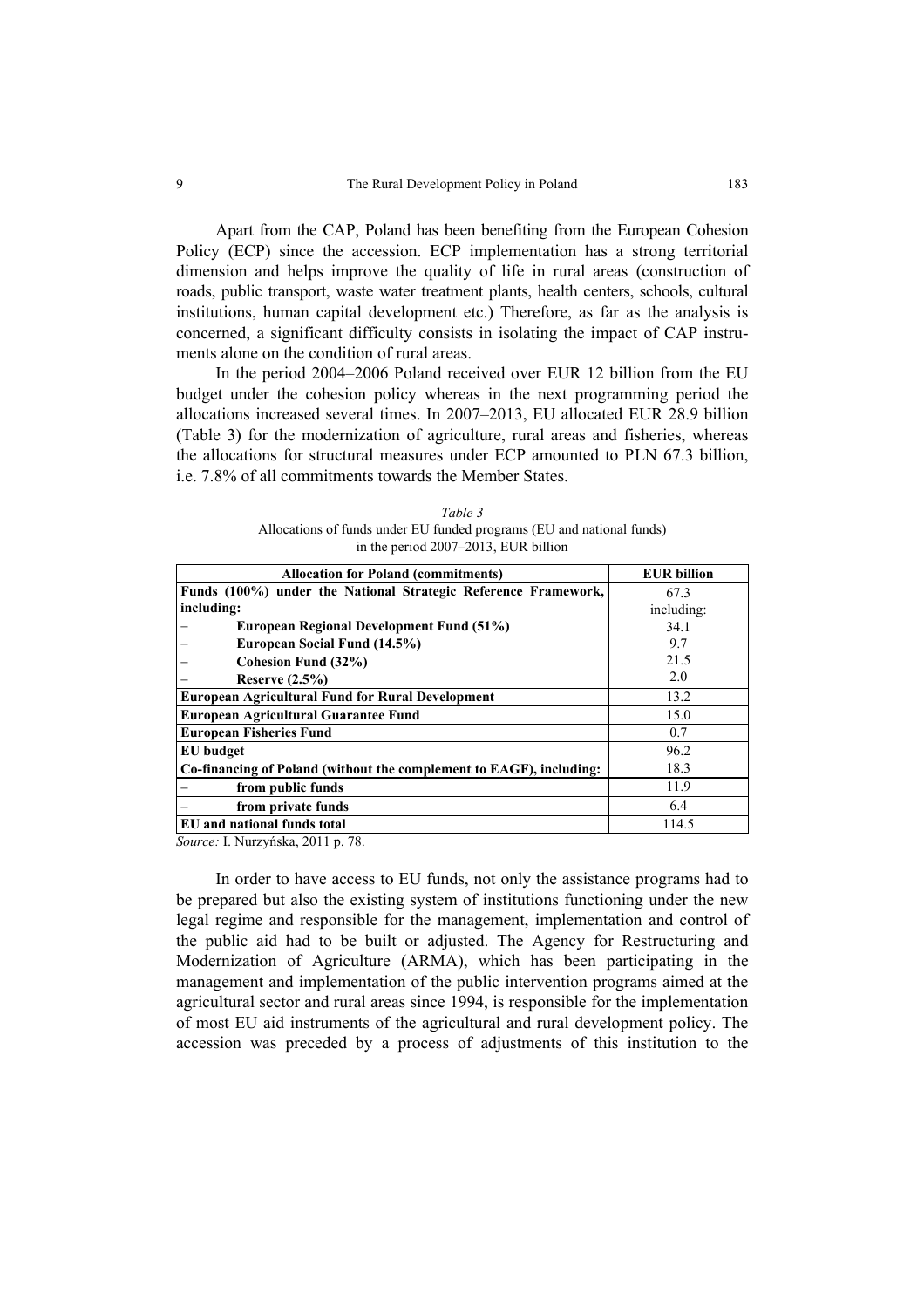functioning compliant with the EU requirements. It is also a national public institution that participates in the distribution of EU funds and serving the largest number of the aid beneficiaries (over **2 million**). From the beginning of its operation, ARMA disbursed over PLN 135 billion (including national aid), including the programs co-financed by the EU – over PLN 117.76 billion, including the value of necessary co-financing from the national budget (Table 4).

An analysis of the structure of payments made by ARMA (Paying Agency) under the national and EU policy (including the national budget co-financing) shows that direct support payments accounted for a major share in expenditure (46.3%) whereas the expenditure for measures aimed at the rural development programs, co-financed from the EU budget, accounted for about 21% of total payments. Expenditure on the national policy instruments (e.g. subsidized loan interest rate) does not exceed 14%.

| Table 4                                                                                            |
|----------------------------------------------------------------------------------------------------|
| Cumulated financial effects of the agricultural and rural development policy implementation by the |
| ARMA- disbursed funds (in PLN thousands), as on 30 November 2011                                   |

| <b>AID FORM</b>                                                                                                                         | <b>CUMULATIVE</b><br><b>SINCE</b><br><b>LAUNCHING</b> | 2008         | 2009                        | 2010              | 2011              |
|-----------------------------------------------------------------------------------------------------------------------------------------|-------------------------------------------------------|--------------|-----------------------------|-------------------|-------------------|
| Direct Aid Schemes (SAP, UPO<br>separate<br>and<br>energy,<br>sugar,<br>transitional fruit and vegetables<br>payment, specific support) | 62 826 276.1                                          |              | 10 330 927.6   10 462 419.4 | 10 234 831.1      | 8 360 615.9       |
| RDP 2007-2013                                                                                                                           | 28 486 604.7                                          | 4 705 354.2  | 6 540 272.9                 | 8 4 2 5 2 5 1 . 5 | 8 6 8 5 2 3 7 . 4 |
| Organisation<br>of<br>Common<br>Markets in Fruit and Vegetables                                                                         | 2 172 389.4                                           | 91 208.1     | 318 420.5                   | 670 102.3         | 966 489.6         |
| OP Sustainable development of<br>fisheries sector $2007-2013$                                                                           | 1 325 714.6                                           | 55 256.1     | 142 670.2                   | 411 648.3         | 716 139.9         |
| Common Fisheries Policy                                                                                                                 | 1 440.0                                               | 427.5        | 286.4                       | 199.0             | 144.5             |
| RDP 2004-2006                                                                                                                           | 10 877 815.4                                          | 291 790.1    | 0.0                         | 0.0               | 0.0               |
| SOP Restructuring 2004–2006                                                                                                             | 6 5 6 4 6 2 3 .0                                      | 1 573 478.6  | 201 685.4                   | 0.0               | 0.0               |
| SOP Fisheries 2004-2006                                                                                                                 | 1 002 469.5                                           | 278 371.5    | 210 252.9                   | 0.0               | 0.0               |
| SAPARD**                                                                                                                                | 4 5 1 2 5 5 1 . 2                                     | 0.0          | 0.0                         | 0.0               | 0.0               |
| Programs financed form the EU<br>funds in total                                                                                         | 117 769 883.9                                         | 17 326 813.7 | 17 876 007.7                | 19 742 032.2      | 18 728 627.3      |
| National aid*                                                                                                                           | 17 986 370.5                                          | 965 030.5    | 758 015.8                   | 776 622.2         | 733 208.5         |
| National aid in total                                                                                                                   | 135 756 254.4                                         | 18 291 844.2 | 18 634 023.5                | 20 518 654.4      | 19 461 835.8      |

\* Data for subsidies to loan interest are valid for the period up to 31.10.2011.

\*\* SAPARD projects funded from RDP 2004–2006 budget are included.

*Source*: ARMA.

**Direct payments, which represent the basic instrument of farmers' income support, were the most popular form of aid.** Under the direct support scheme, an amount of PLN 62.83 billion (Table 5) were paid under the area payments scheme (Single Area Payment – SAPS and Complementary National Direct Payment – CNDP) by 30 November 2011.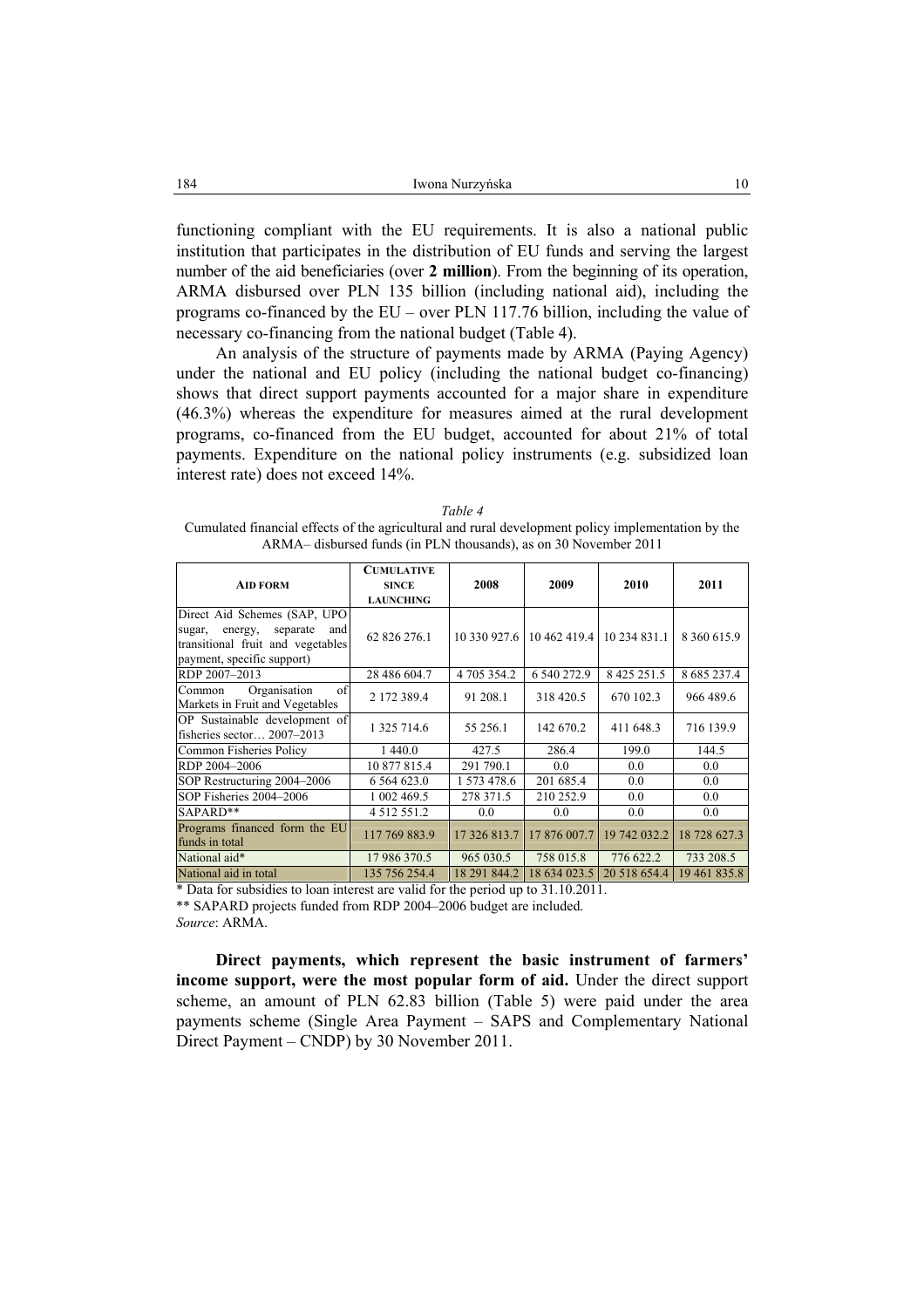| <b>Specification</b> | 2004          | 2005      | 2006<br>campaign campaign campaign | 2007<br>campaign | 2008<br>campaign | 2009<br>campaign | 2010<br>campaign | <b>TOTAL</b> |
|----------------------|---------------|-----------|------------------------------------|------------------|------------------|------------------|------------------|--------------|
| <b>SAPS</b>          | 2 8 5 3 . 5 1 | 3 160.02  | 3 8 8 1 .09                        | 4 2 4 2 . 4 3    | 4 7 5 9 0 7      | 7 068.40         | 7811.51          | 33 776.03    |
| <b>CNDP</b>          | 3486.80       | 3 5 29 11 | 3 9 1 5 .8 2                       | 2 763.00         | 2 5 6 0 .5 0     | 3 3 8 4 . 2 3    | 3 093.46         | 22 732.92    |
| Other crops          |               |           |                                    |                  |                  |                  |                  |              |
| Other payments       | 2.28          | 2.76      | 405.26                             | 1274.88          | 1268.35          | 1693.35          | 1670.45          | 6317.33      |
| <b>TOTAL</b>         | 6 3 4 2 . 5 9 | 6 691.89  | 8 202.17                           | 8 2 8 0 . 3 1    | 8587.92          | 12 145.98        | 12 575.42        | 62 826.28    |

*Table 5*  Value of payments made during 2004–2010 campaigns, in PLN million

*Source:* Own work based on ARMA data.

During the 2010 campaign, ARMA paid almost twice as much (PLN 12.57 billion) compared to the 2004 campaign (PLN 6.3 billion), with a decreasing number of beneficiaries of this aid form (1.4 million in 2004; 1.373 million in 2010; 1.358 million in 2011). Since 2004 the expenditure on direct payments has steadily grown, although during the first 3 years the heaviest financing burden for this instrument rested with the national budget. As the result, year after year, the direct payments became a more and more significant part of the income in agriculture. Before the accession, the subsidies accounted for 9% of farmers' income, whereas in the period 2009–2010 their share exceeded 60%. This was the situation despite of an increase in the agricultural production value in real terms only by 17.5% over the same period.

The **application of CAP instruments in Poland doubled the real incomes of farmers, so that their economic situation improved and both their chances for financing the current inputs and implementing modernization investments were enhanced.** It should be noted that the price dynamics of agricultural products sold by the farmers (108.6%) prevailed over the prices of purchased goods and services (101.3%) as late as in 2010, after two years of a disadvantageous price pattern. The so-called price scissors index was 107.2 in 2010 compared to 91.8 in 2008 and 96.0 in 2009 (Figure 1).



*Source*: Own work based on GUS data.

Figure 1. Price dynamics of the sold/purchased products and price scissors index in agriculture (previous year = 100) in the period  $2002-2010$ .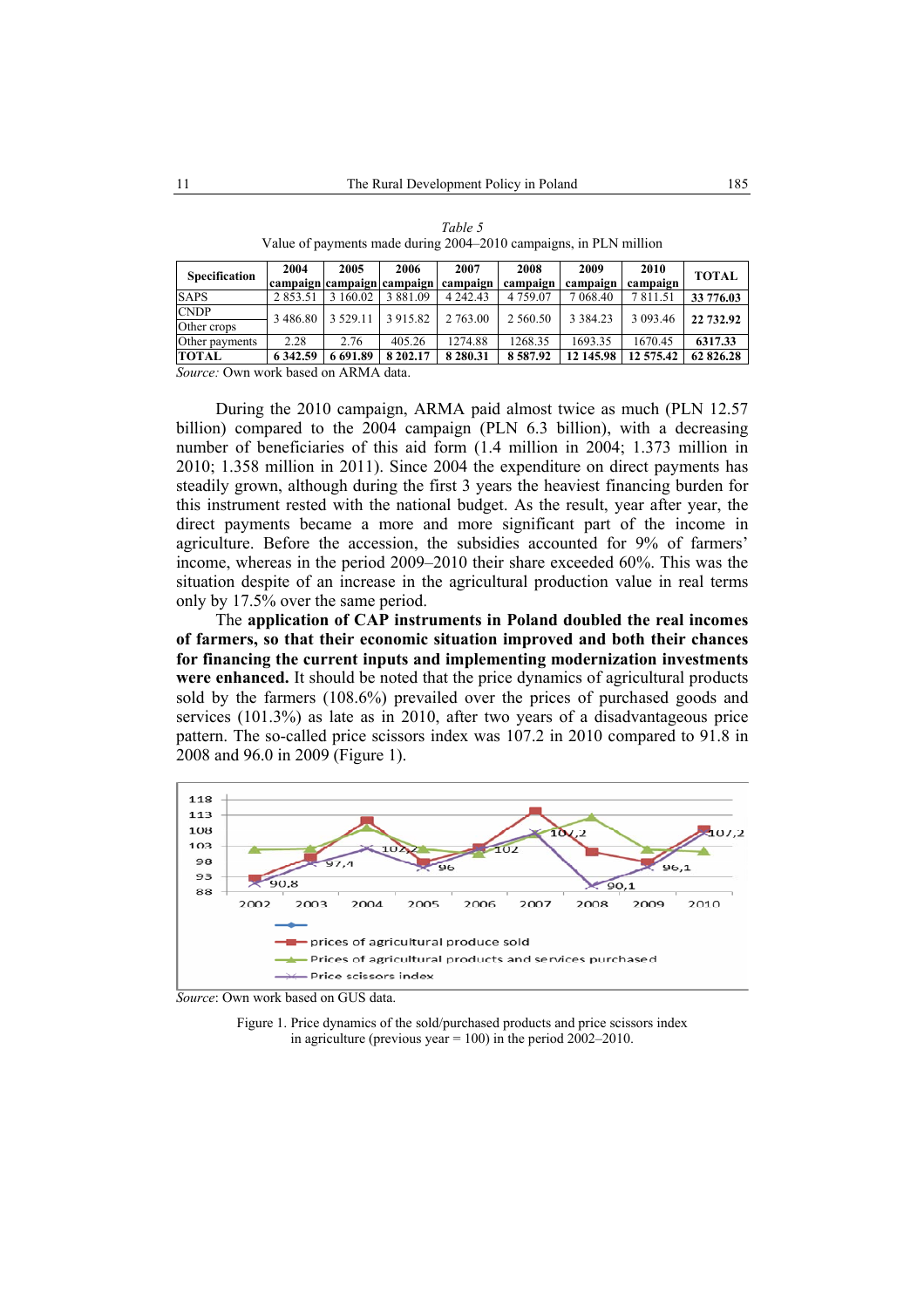| 186 | Iwona Nurzyńska |  |
|-----|-----------------|--|
|     |                 |  |

Since 2007 Poland has been implementing the Rural Development Program 2007–2013 (RDP 2007–2013) with a total budget of EUR 17.2 billion (including EUR 13.2 billion from the EU budget). This makes Polish RDP the largest program among EU member states. In the RDP 2007–2013 budget, 41.7% of funds were allocated for the improvement of the agricultural and forestry sector competetiveness (Axis 1), while 32.2% for the environmental actions in the agricultural sector (Axis 2), which also contribute to the growth of farmers' incomes (LFA, agro-environmental measures) at a relatively low implementation cost of these actions for farmers. Less than 19.9% of the budget was allocated for the measures aiming at the improvement of the quality of life in rural areas (Axis 3, LEADER excluded), including the creation of non-agricultural income sources (Figure 2). The current monitoring of expenditure shows that almost 80% of funds under the program were contracted under the form of concluded agreements (commitments), while the beneficiaries received almost PLN 37 billion (payments). As a result, Poland has already utilized over 50% of the RDP 2007–2013 budget allocations<sup>10</sup>.



Figure 2. Breakdown of the RDP 2007–2013 budget by particular priorities – axes and allocation of funds under Axis 3 (%).

The question is how the access to growing EU funds affected the situation of Polish agriculture and rural areas? The problem with finding instruments effectively mobilizing the untapped economic potential (mainly labour resources) still remains unsolved, and the effects of EU instruments implementation aimed at new jobs creation outside agriculture are not satisfying. Neither SOP *Restructuring…* in the period 2004–2006, nor RDP 2007–2013 have made a breakthrough so far. In the case of SOP *Restructuring …,* the budget of measure targeted at the diversification of farmers' income had to be reduced by as much as 60% and only 2 thousand of 7 thousand applications were approved. In the case of RDP 2007–2013, less than 8% of the budget (over PLN 5.6 billion of public funds, including PLN 4 billion

<sup>&</sup>lt;sup>10</sup> Under many popular measures, such as Modernization of agricultural holdings or Support for young farmers, the expenditure level amounted to 50% and 70%, respectively.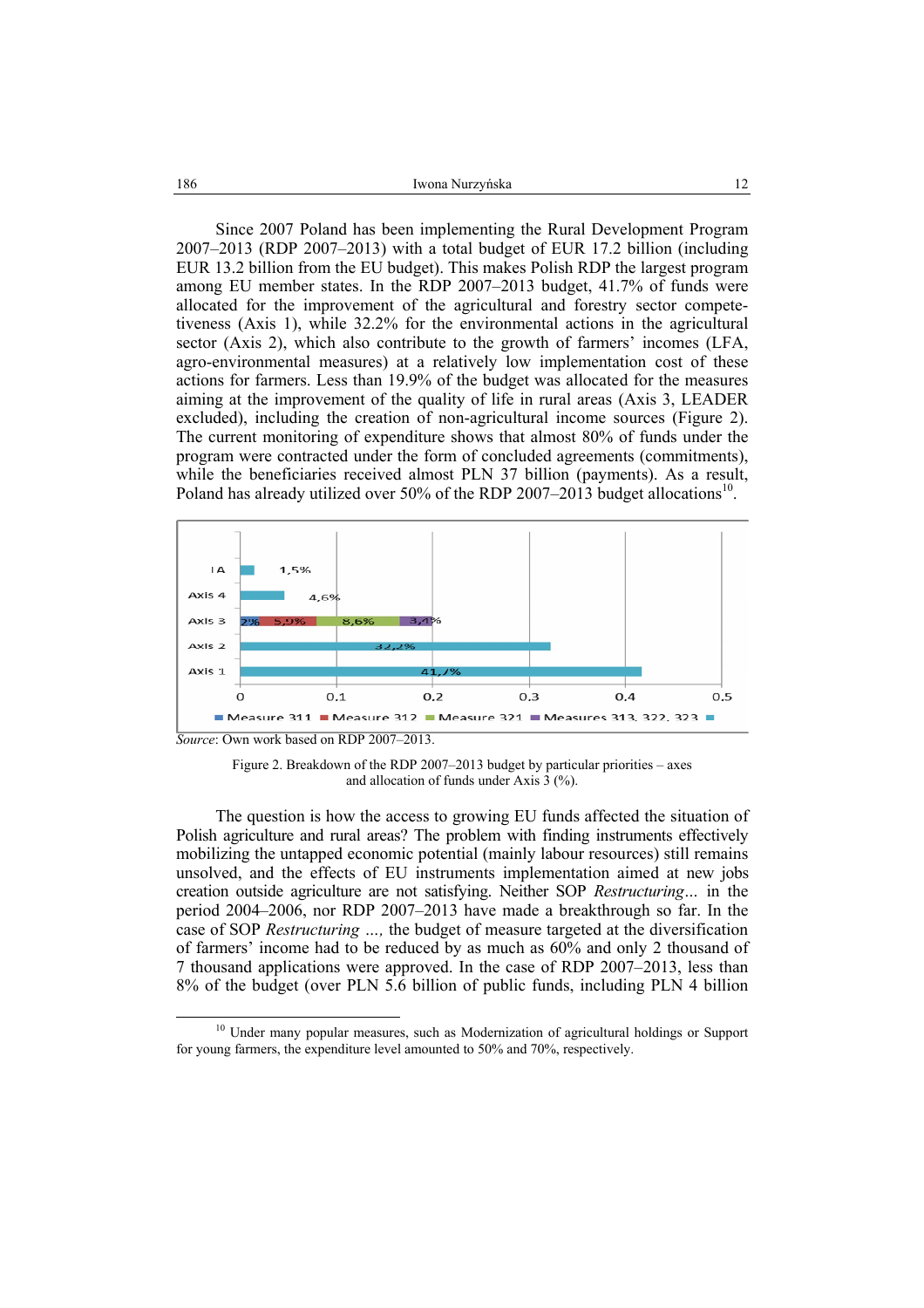from the EU budget) was allocated to the development of different forms of entrepreneurship and job creation (see Chart 2); however, the amount of funds paid in the fifth year of the program implementation (*Synthetic information*…, 2012) remains below the average payments made throughout the whole program duration (49% of disbursement from the EU budget for the measure supporting *Diversification of farmers' income – Measure 311*, and only 14% for Measure *312 – Creation and development of micro-enterprises*). In this context a conclusion may be drawn, i.e. on one hand, there are different barriers that determine low activity and interest level of the rural population as far as this type of support is concerned and low efficiency of the aid implementation on the other hand. At the beginning of program implementation, the need for co-financing and pre-financing the aid was one of the barriers that reduced the accessibility. Now, this barrier has been alleviated with a down-payment system. At the same time, the author's own studies (Nurzyńska and others, 2011) show that **there are institutional barriers that constrain the creation of jobs in rural areas and that cannot be solved by means of the EU aid programs** (such as complicated and excessively bureaucratic legislation or specific social and cultural environment), and also a lack of technical back-up, relevant training and advisory services for persons who would like to start business or later on in the different stages of business development. The latter practically does not occur in the Polish RDP. However, the experience of many countries shows that a subsidy for the creation or development of non-agricultural jobs in rural areas must be associated with an entire program that prepares the subsidy beneficiaries for running their own business (acquisition of the basic knowledge and business qualifications, training, on-going business advisory service, business mentoring etc.).

**The positive impact of the EU agricultural policy on the national rural and agricultural policy in Poland is reflected in the increasing importance of environmental issues, protection and preservation of natural resources for which rural areas are a valuable habitat.** The ecological awareness of farmers, who have earned a somewhat grandiloquent nickname of "nature and landscape guardians", is increasing. Their role in the natural resources preservation, protection and care is appreciated, and this appreciation is manifested by the readiness of the European tax-payers to finance public goods delivered by the contemporary agriculture. The agro-environmental programs are an important element of the EU environmental policy. In the period 2007–2013, this was reflected by the need to allocate minimum funds under the rural development programs for the objectives associated with the improvement of environment. Poland allocated 32.2% of the RDP 2007–2013 budget for this purpose (over PLN 22 billion). For comparison, the highest allocations for Axis 2 measures (see Figure 3) were made by countries such as Ireland (80.2%), United Kingdom (75.5%), Austria (72.6%), while the lowest allocations were made in Bulgaria (24.2%), Malta (26.3%) and Romania (23.7%), (*Rural Development*…, 2011, p.272).

The CAP agro-environmental program is perceived to contribute to the greatest extent to reaching the environment objectives. Poland earmarked over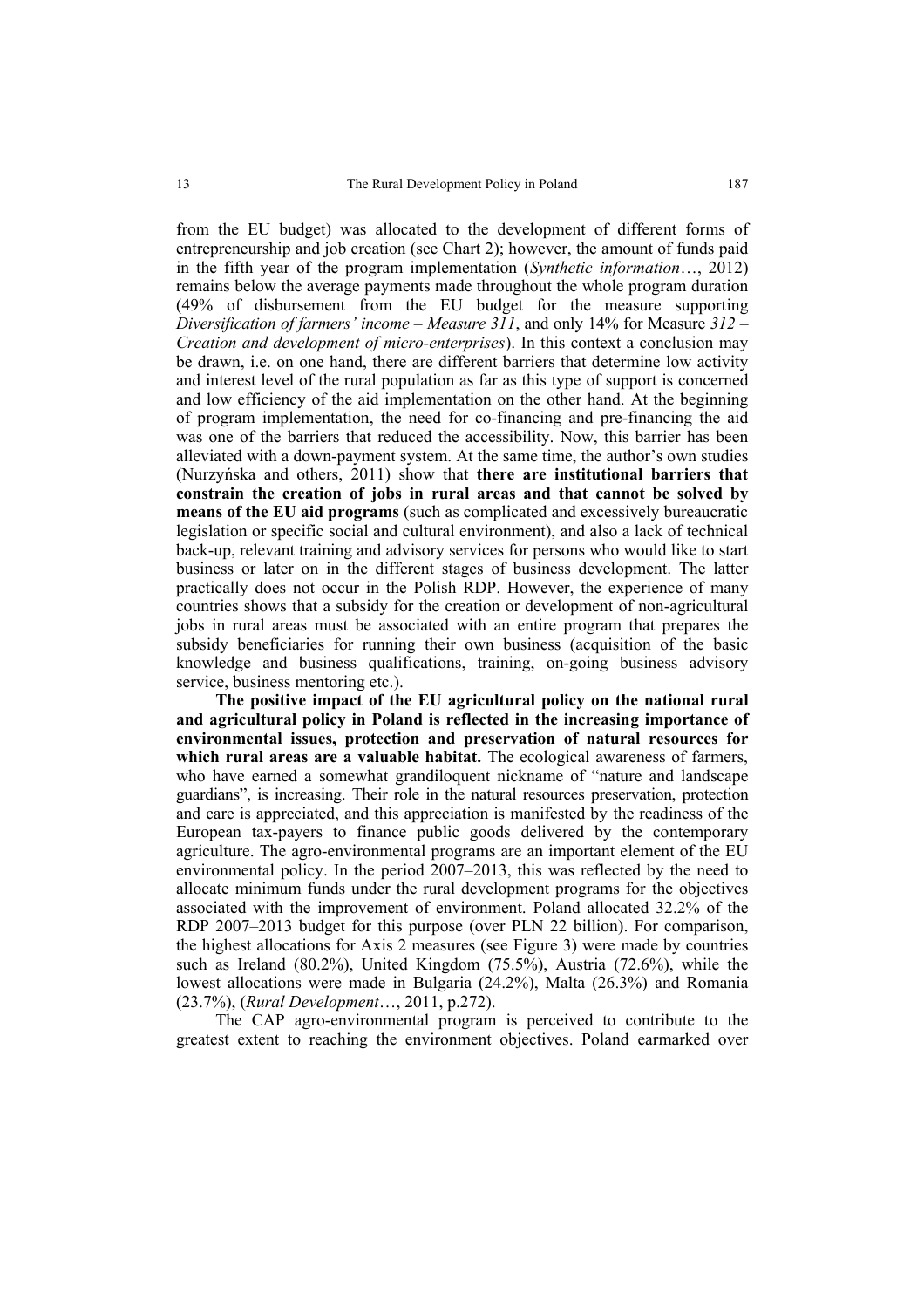PLN 9 billion from the RDP 2007–2013 funds for this measure, which provides for the adjustment of agricultural production methods and conditions to the high environmental requirements and preservation of biodiversity in high nature value areas such as NATURA 2000 network. The economic attractiveness of the program is reflected by the fact that over 90% of the allocations for this measure were contracted under the form of multi-annual commitments – this is one of the highest rates in fund utilization under RDP 2007–2013 in Poland.



*Source*: Rural Development in the European Union. Statistical and Economic Information. Report 2011, DG Agriculture and Rural Development, December 2011, s. 272.

Figure 3. The share of three main RDP axes in particular Member States (%).

The program role in improving the rural population's quality of life (e.g. better quality of ground water) and maintaining the productive values of soil cannot be ignored either. Additionally, the disbursement of agro-environmental payments since 2004 contributed to an increased ecological awareness among agricultural producers, landless population of the naturally valuable areas and Polish taxpayers. Higher awareness (the social dimension of the program benefit) is associated with better understanding the need to keep the financial CAP support for agriculture going.

### **4. TANGIBLE DIMENSION OF THE RURAL POLICY AFTER ACCESSION**<sup>11</sup>

Despite the significant EU funds which have been absorbed by the Polish agriculture and rural areas both directly (CAP) and indirectly (Cohesion policy),

<sup>&</sup>lt;sup>11</sup> Unless specified otherwise, this part was based on the report of the Central Statistical Office (GUS) "Rural Areas in Poland", Statistical studies and reports, GUS, Warszawa-Olsztyn, 2011.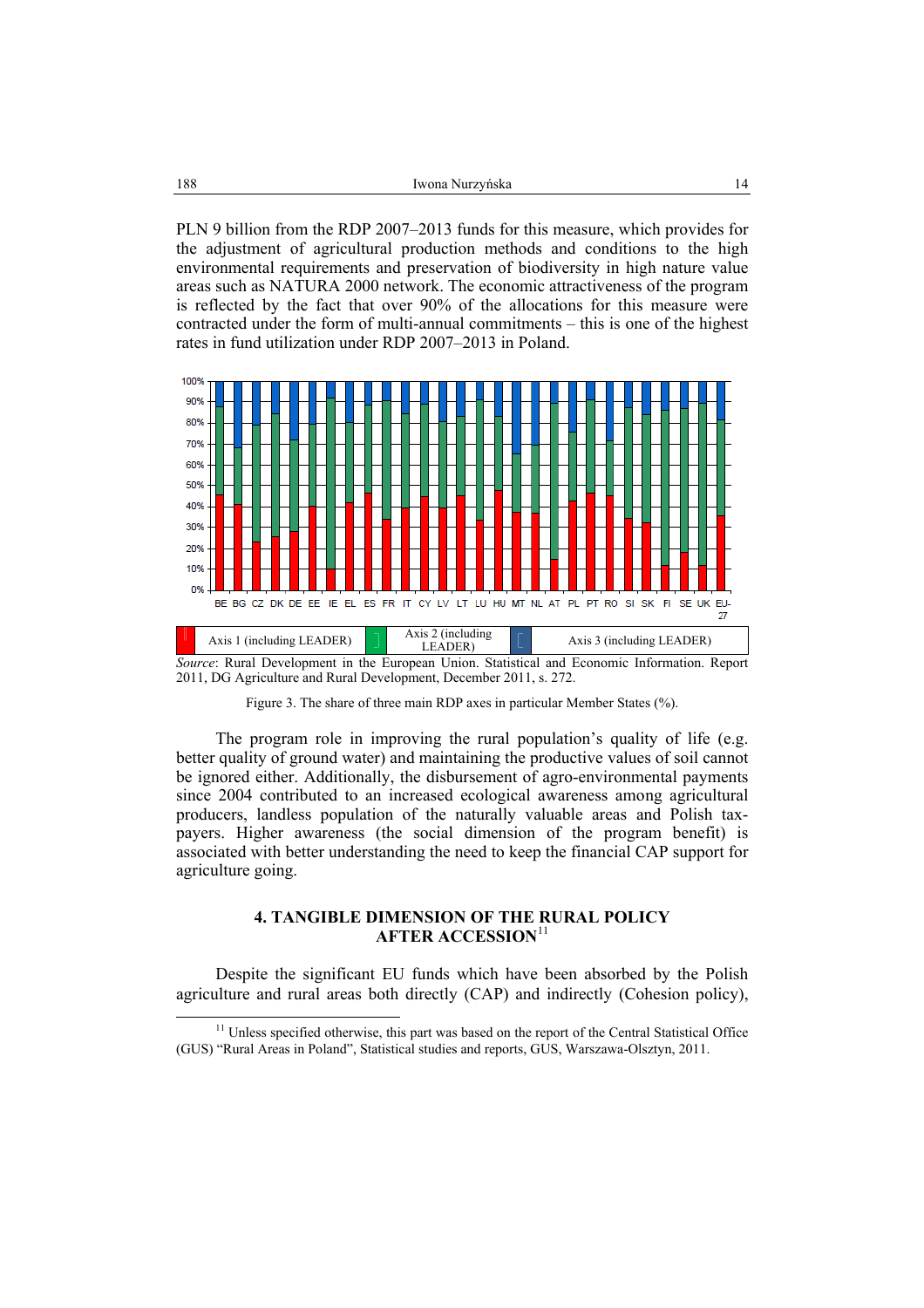we did not succeed in increasing the level of social and economic development in urban-rural terms (centre – peripheries), or in regional terms. Moreover, the spatial polarization is increasing, i.e. the development disparities between rich areas or areas growing wealthy and poor areas are increasing. The rich areas develop because they take advantage of their potential and economic situation, whereas the poor areas (the so-called "problem areas") stagnate out of different reasons (Bański and Czapiewski 2008). The currently applied aid instruments, which were to foster the convergence of regions, are not capable to suppress the polarization (Rosner 2011, p. 173).

Poorly developed gminas with mono-functional agricultural character prevail on the eastern territory of the country and no significant improvements in this respect were noticed, although the structure of EU "agricultural" fund allocation for the voivodships in Eastern Poland took into account the objective of phasing-in the social and economic cohesion of these regions, and preferences for these regions were intended. Analyses of CAP funds absorption in the period 2004–2006 (the  $1<sup>st</sup>$  and  $2<sup>nd</sup>$  Pillar) show that the highest payments in relative terms (in relation to the Gross Regional Product) were granted to the eastern regions: Podlaskie, Warmińsko-Mazurskie or Lubelskie Voivodships.

Another regularity observed consists in the location of rural gminas with high development level around the urban areas (such as Warsaw; Tricity – Gdynia, Gdańsk, Sopot; Poznań; Wrocław; Łódź; Cracow and Silesian conurbation), though the degree and range of urban agglomerations impact is strongly diversified (for instance the impact radius of Warsaw agglomeration is considerably shorter than that of Poznań or Wrocław agglomerations, and around Warsaw there are gminas – local communities – with low or very low development level resulting from, but not limited to, the poor public transport communication with the capital (*Report…,* 2011, p. 151). With the increase in wealth of the gminas located around the urban agglomerations, a long-term upward trend in migration from the urban areas to the rural areas can be noticed. In the year 2009, the net migration (*Rural Areas…*, 2011. p. 216) amounted to 41.1 thousand persons, i.e. it increased by 34.9% as compared with 2003. This proves that the sub-urban rural areas become more and more attractive as a place of living.

The rural areas are inhabited by 39% of Polish people, but only 1/3 of households are located there. The rising incomes of the rural population contribute to narrowing the gap between the rural and urban areas in terms of disposable income, though in 2009 the incomes in rural areas amounted to about 71% of the average disposable incomes per 1 person in urban areas. **In the rural areas, the income accounted for 79.8% of the national average** (for comparison – it was 76.1% in 2006), whereas in the urban areas it reached 112.6% (113.1% in 2006). In the year 2009, the average monthly disposable income of a household amounted to PLN 3 153. The households of self-employed persons, persons with white-collar jobs and farmers had the highest income – PLN 4 718, PLN 4 468 and PLN 3 809, respectively. The households of pensioners had much lower income at their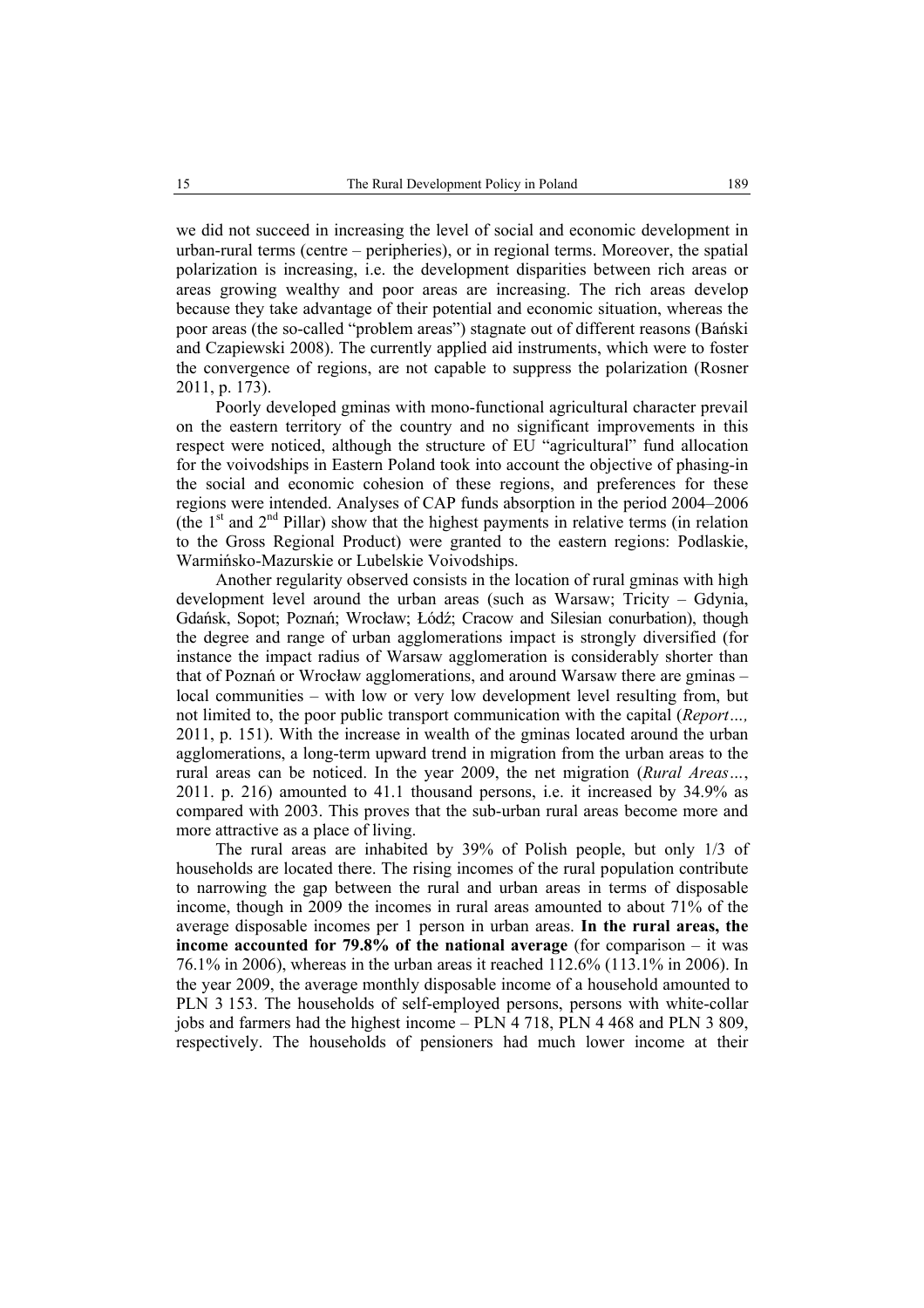disposal i.e. PLN 2104 (*Rural Areas*…, 2011, p. 218). At the same time a huge disproportion between the urban and rural areas may be noticed as far as the disposable income /capita on the households is concerned. The fact that the number of household members in the rural areas is greater than in the urban areas plays an important role in this respect. In the rural areas, the income per capita was PLN 889 – just a little more than on the agricultural holdings, whereas in the urban areas it was PLN 1255 (by 41.1% more than in the rural areas).

The decreasing role of agriculture (desagrarization) and an increasing importance of other income sources in the rural areas are confirmed by a relatively low share of income obtained on the individual farms in the structure of disposable household income in the rural areas (11.9% as compared to 46.8% obtained from paid employment). At the same time, the main components of the total disposable income on farmers households consisted of the incomes from individual farming i.e. 60.0% (*Rural Areas*…, 2011, p. 218)), whereas the relative majority of families living off the farm income are found in the voivodships (regions) with strong commercial farming: Kujawsko Pomorskie (25%), Dolnośląskie (21%), Podlaskie (24%), or Wielkopolskie (20%), (Zegar, 2011, p. 264).

**The subjective assessment of the financial situation of farmers' households is similar to the national average** (the prevailing answer – "average" situation – was given by 64.4% respondents in 2009). The situation was defined as "rather good" and "rather poor" by 19.6% and 11% respondents, respectively. Answers "very good" and "poor" were rare (1.3% and 4.0%, respectively), while the structure of answers in farmers' households was very similar to those given in blue collars' households (*Rural Areas*…2011, p.149). In spite of this, the fact that it is the inhabitants of rural areas who are threatened by poverty to a greater extent cannot be ignored, and twice as much population lived below the poverty line than in urban areas. In 2008, 12.5% of the rural people were beneficiaries of social assistance (6.2% in urban areas). However, it shall be noted that poverty in rural areas, though equally bitter as in urban areas, is less degrading in social terms, and the fact of having a few hectares of farmland and own house gives the feeling of security and allows (at least theoretically) to continue farming activities while seeking additional sources of income.

In the context of creating conditions conducive to business start-ups in rural areas and "provision "of the inhabitants of rural areas with the skills that facilitate the creation of non-agricultural jobs, it is worth noting that the rural households with access to Internet in rural areas are relatively numerous (42.8%). This fact allows for the development of different forms of earning an income in rural areas, including the establishment of business specialized in e-commerce, and for acquiring knowledge and disseminating information among farmers (better access to information, applying for direct payments through the Internet etc.). The number of inhabitants of rural areas who declared the used Internet to seek information and on-line services is similar to the share noticed in the urban areas (86.1% as compared to 97.9% in urban inhabitants). In 2006, 35.1% of the rural population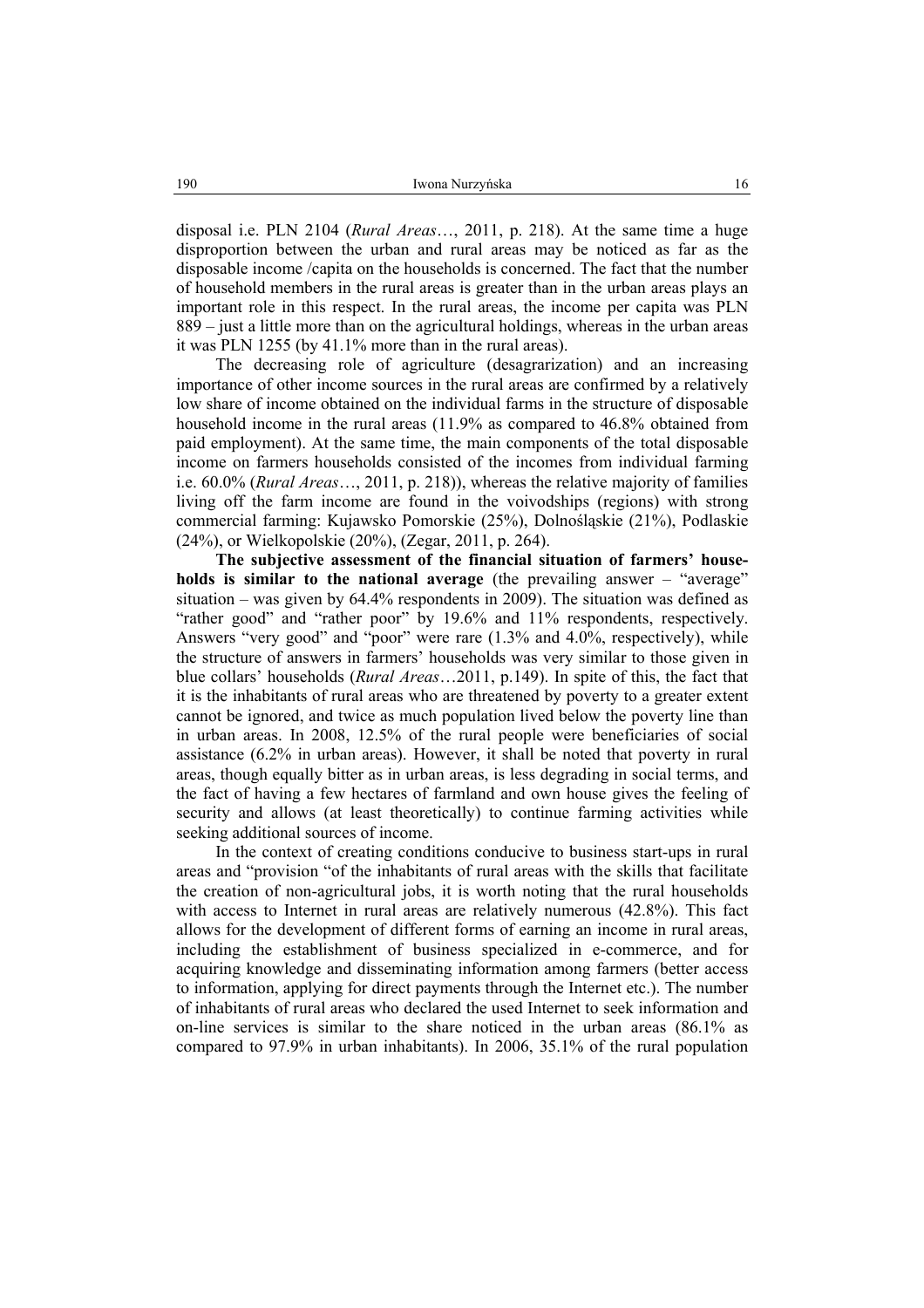aged 16–74 used the Internet, whereas in 2009 this share reached 51.1%. The increase was more pronounced than in urban areas and amounted to 16.0 percentage points.

The change in the domains directly affecting the rural people's quality of life as well as determining the possibility of non-agricultural job creation in the rural areas is an important aspect of the rural policy assessment. The social infrastructure development is still a focus of the EU funds – both those designed for regional aid and those for rural development. The availability of educational institutions, including kindergartens or health centers not only determines the quality of life of the rural inhabitants but also plays a key role in stimulating the economic activity, in particular among the rural women and young persons. The development of social infrastructure also suppresses the negative demographic trends and counteracts the negative effects of the rural area depopulation. Unfortunately, despite many valuable educational initiatives in the rural areas, one of the main problems that is still unsolved is the insufficient number of kindergartens – in the 2009/10 school year, the number of kindergartens increased by 7.4% across the country as compared to 2003/04, whereas in the rural areas this increase was several times lower and amounted only to 1.2%. The share of rural kindergartens accounted for 33.6% of the total number of these institutions in Poland and only 20.9% of rural children attended kindergartens in Poland.

Taking into account the priority to develop the knowledge-based society emphasized in the EU and national strategies, the changes in computer equipment of schools, including the Internet access, are worth considering. In the school year 2009/10, there were 275.6 thousand computer sets (twice as much as in 2003/04), including 190.3 thousand with Internet access for direct use by students (almost triple increase). It should be emphasized that **almost 60% of computers were installed in the primary schools from the rural areas. Hence, the number of students per one computer is twice lower in rural areas (7.1) compared to the urban areas (15.4).**

Certainly, the EU funds helped to support the cultural institutions (*inter alia*, within the framework of village renewal measure, and under the Regional Operation Programs financed via the Cohesion policy measures), in particular the clubs and rural community centers, out of which 60% carried out their activities in rural areas. The importance of these institutions for the rural communities cannot be overestimated as they perform different functions and satisfy many social needs. In 2009, there were 4.0 thousand cultural institutions (cultural centers, clubs and community centers) in Poland and within six years their number increased by 8.2% in the rural areas. The share of cultural centers among the above-mentioned institutions was the highest (47.5%) whereas 90% of the total number of cultural centers was found in the rural areas.

The accessibility of the EU funds also had a great impact on the increase in capital expenditure on the development of technical infrastructure in rural areas.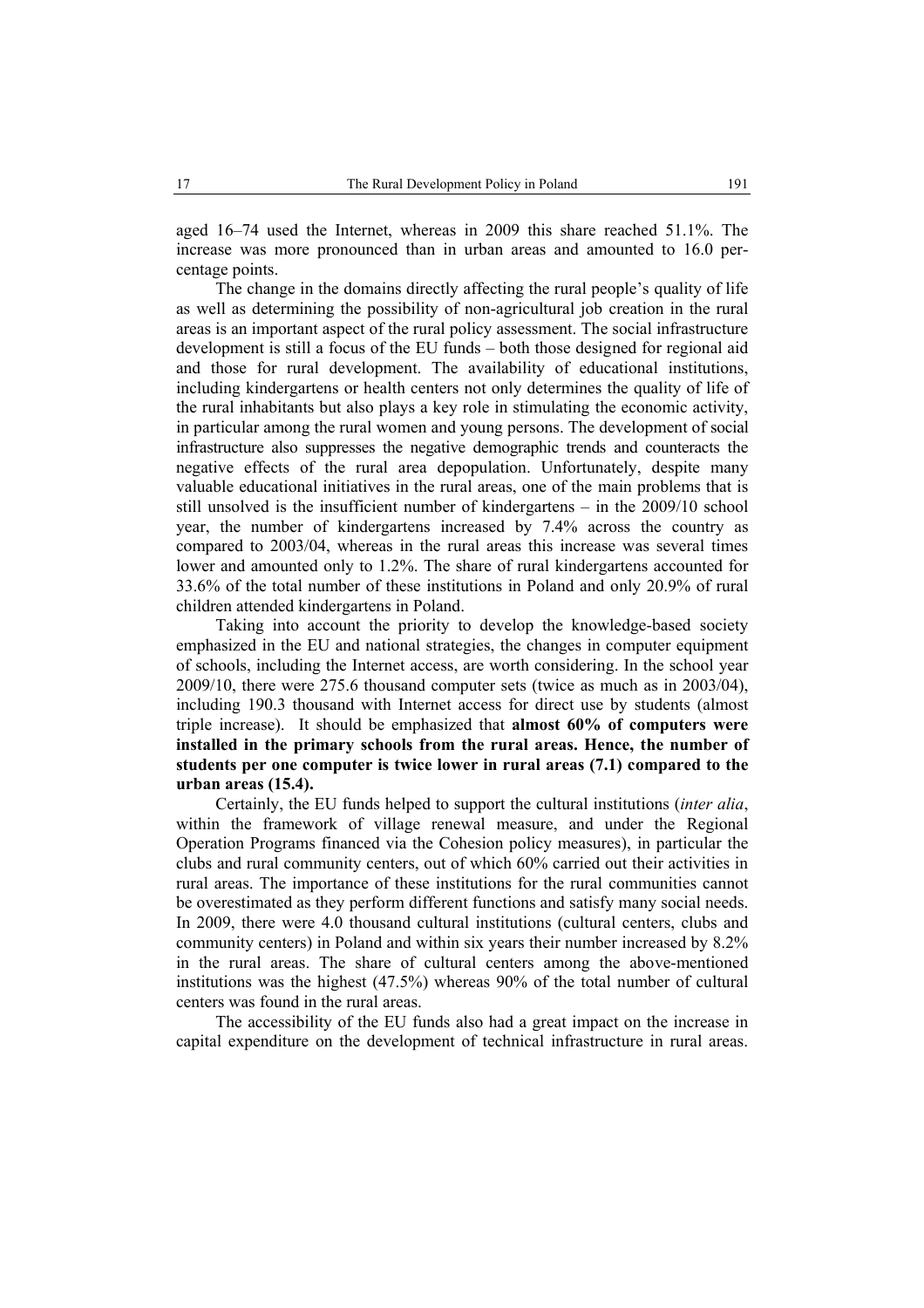They represented an important factor stimulating such investments and mobilizing own resources for this purpose (local authority expenditure, national funds earmarked for environment protection and expenditure of the rural inhabitants themselves on the individual waste water treatment installations). Despite growing capital investments in environment protection and the water management sector in rural areas, out of which more than half was intended for the enlargement of the collective sewerage systems, the poorly developed sewerage systems still remain a significant problem. The waste water treatment plants served about 27% of the rural population.

In 2009, the total length of the sewerage network in rural areas amounted to 50.5 thousand km; this meant an increase by almost 75% compared to 2003 (by 24.3% in urban areas). The increase in the number of inhabitants with access to the sewerage network was much more significant in rural areas than in urban areas – 3.5 million rural by 2009; however, this represented only 23.5% of the total rural population. About 26.9% of the rural people were served by the wastewater treatment plants, i.e. over 10 percentage points more compared to 2003. In the year 2009, the water supply installations were provided on 89.0% of households in rural areas versus 98.6% in urban areas). Only 20.3% of rural households were connected to the gas network (compared to 74.0% in urban areas).

Taking into account the fact that the quality of life in rural areas depends on the development of technical and social infrastructure as well as the fact that the relevant investments in this domain are financed to a significant extent from the local authority budgets, the assessment of rural policy cannot pass over the assessment of the local authority budgets. For years, a significant improvement has been noticed in this respect. **In 2009, the revenue of rural gminas' (local communities) budgets increased by over 80% compared to 2003** (this increase was slightly higher than in the total number of gminas). In 2009, the average revenue per capita of rural gminas amounted to PLN 2645 (an increase by 80.7% as compared to 2003). The increase in revenue was accompanied by an increase by 89.1% in expenditure from the rural gmina budgets, which was lower than the national average (91.3%).

The highest dynamics (as in the case of revenues) was noticed in the subregions near the large cities – western sub-region of Warsaw (228.9%) and in Poznań sub-region (222.6%); it was the lowest in Opole sub-region (154.1%) and proves that the earlier mentioned argument of polarization in the development of peripheral gminas is true. In 2009, the budgetary revenues of rural gminas were first of all composed of the shares in taxes (32.0%) which constituted the revenue of the state budget; the prevailing part of these shares consisted of the revenues from personal income tax (95.4%) and property tax (28.1%). The fact that the revenues from agricultural tax amounted only to 7.5% of the own budgetary revenues of gminas in 2009 (*Rural Areas*…, 2011, p. 199) is also a proof of the ongoing changes in the rural areas (desagrarization).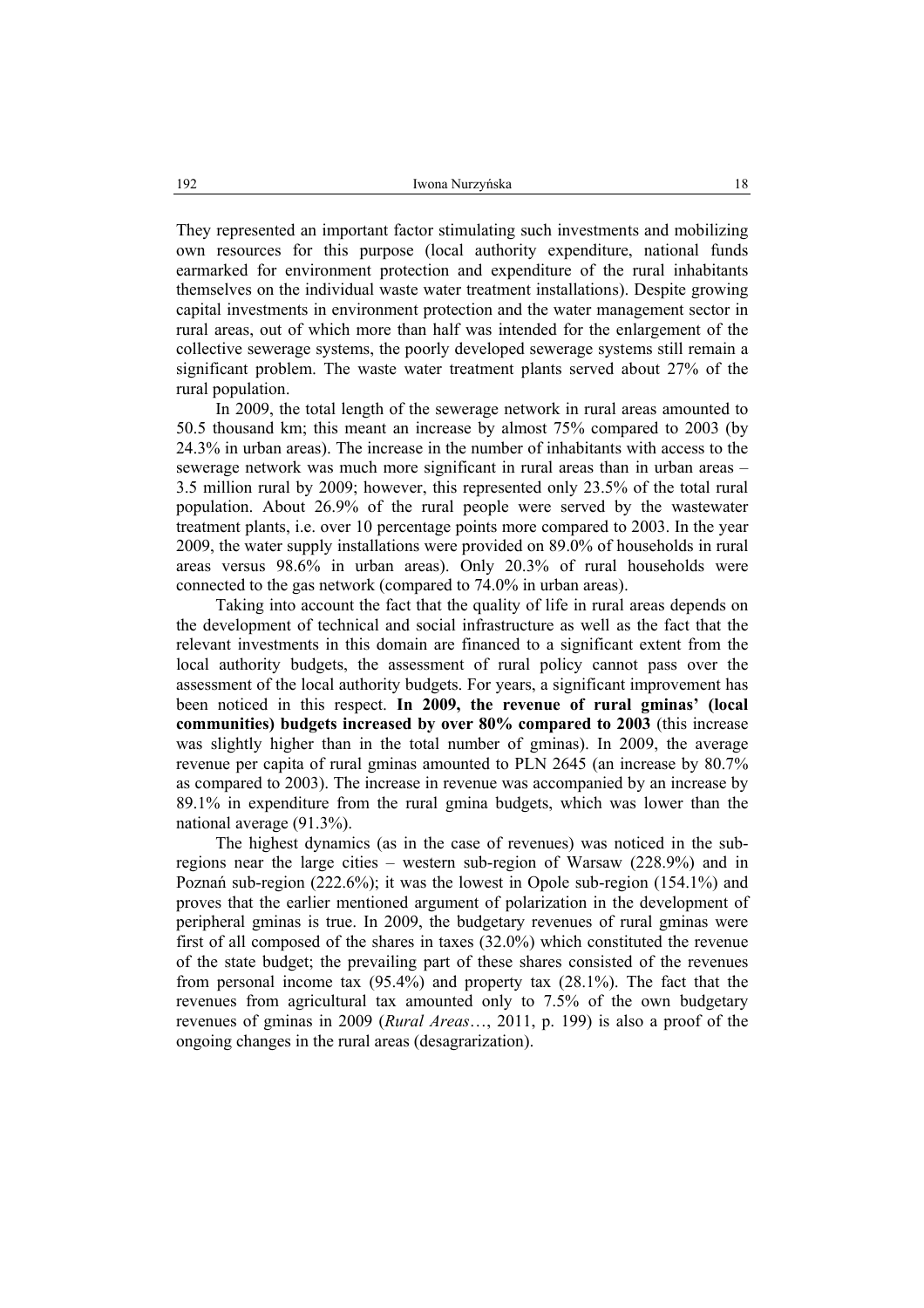However, despite these changes, agriculture still remains a very important element of the economic structure of rural areas. The analysis of the 2010 Agricultural Census shows that in 2010 the total number of agricultural holdings amounted to 2278 thousand, including 1563 thousand agricultural holdings exceeding 1 ha of farmland. Compared to the 2002 Agricultural Census results, the total number of agricultural holdings decreased by 656 thousand (i.e. by 22.4%). Compared to 2002, the most significant decrease in number occurred in the case of the smallest agricultural holdings (1 ha and 1–5 ha farms), the number of which decreased by 26.8% and by 24.8%, respectively.

The number of 5–20 ha agricultural holdings also decreased (by 17%). The decrease may indicate that the agricultural production is abandoned by the farmers who are facing problems with obtaining parity income level and do not see any possibility to develop their agricultural holdings. On the other hand, there is a growing number of agricultural holdings where the income level allows to satisfy the current consumption needs, to cumulate capital for development and to implement necessary investments on the holding<sup>12</sup>. The number of agricultural holdings with the farmland area of 20–50 ha remained at the same level (with a slight increasing tendency by 0.8%), whereas the number of the largest agricultural holdings with the farmland area of 50 ha and more significantly increased. As compared to the previous census, the share of the largest agricultural holdings increased, though it is still low. The share of agricultural holdings with the farmland area of 20 ha and more increased from 4.0% in 2002 to 5.4% in 2010, while the number of holdings of 50 ha and more increased from 0.7% to 1.2% (*Report on the results*, 2011, p. 26–30).

Compared to other EU-27 Member States with relatively similar natural conditions of agricultural production, the share of agricultural holdings of economic size below 1 ESU amounted to 52.8% in 2007, while in Germany this share was only 5.9%, in France 6.9%, in the Czech Republic 34.2%, in the UK 40.5%, with the EU-27 and EU-15 average at the level of 68.5% and 46.4%, respectively (*Rural Development*, p.108).

# **5. THE EFFECTS OF RURAL POLICY IN THE RURAL AREA INHABITANTS' OPINION**

The surveys carried out in the spring of 2011 by TNSOBOP (*Survey*, 2011) show that **the vast majority (90%) of the rural people were satisfied with living in the rural areas instead in the urban areas, while 47% of inhabitants were** 

<sup>&</sup>lt;sup>12</sup> According to many researchers (Poczta, Józwiak, Zegar), only agricultural holdings over 16 ESU with the farm land area over 30 ha may be included in this group. According to 2002 Agricultural Census, the number of agricultural holdings over 30 ha of farmland amounted to 51 thousand (2.6% of farms over 1 ha of farmland), and rose to 63 thousand in 2010; however, the share of these holdings is still only 4% of all agricultural holdings exceeding 1 ha of farmland.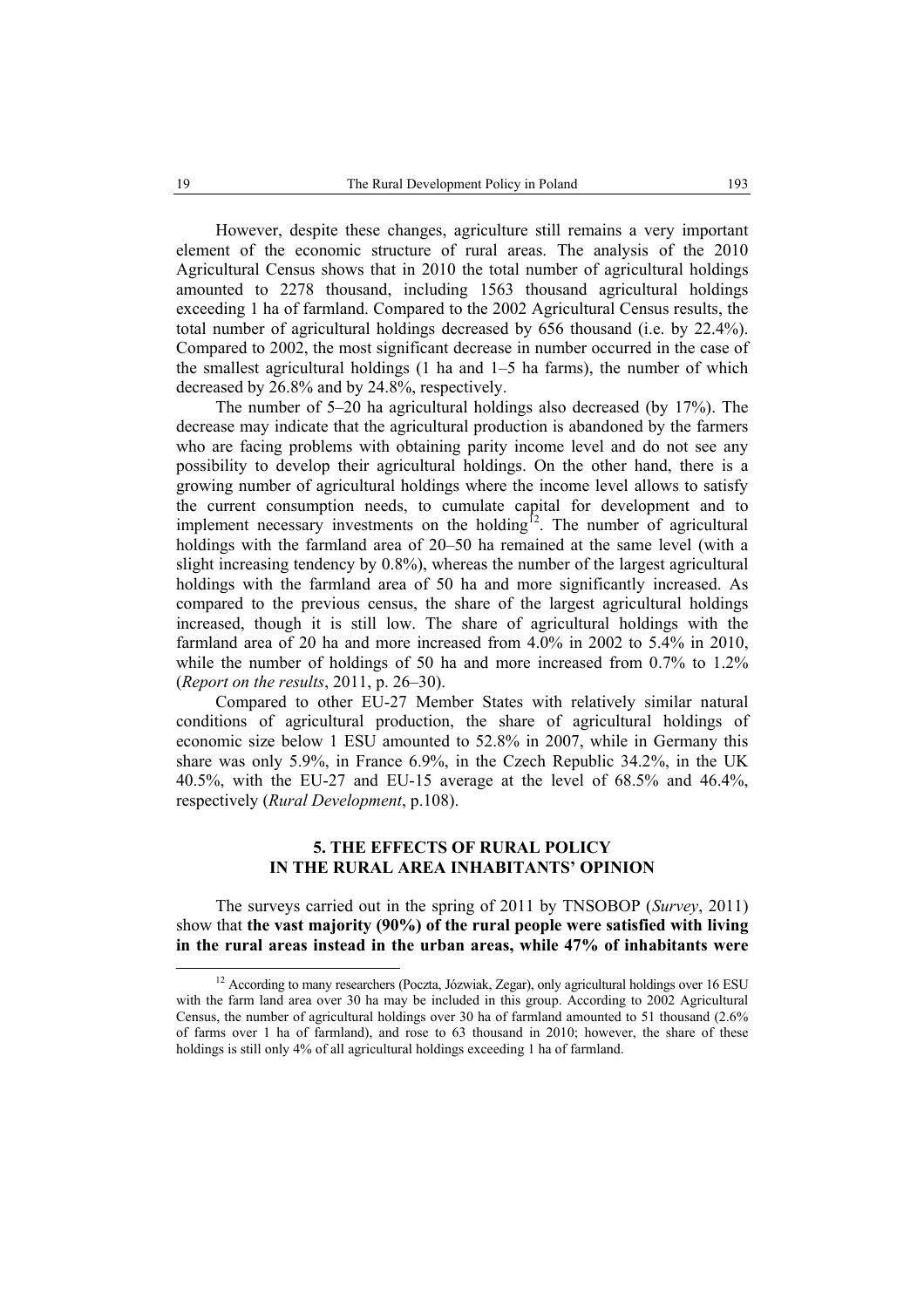**very satisfied**. The opposite view was taken only by 7% of respondents. For the majority of respondents, the urban area is not an attractive place of living – 81% of rural inhabitants did not intend to move to a city even if they could  $(50\%$ definitely not, 31% – rather not). These figures have not changed significantly since 2010. The inhabitants of rural areas are the most satisfied with the safety in the locality where they live (72%), access to the water supply network (77%) and to Internet (60%). However, they complain (*Survey*…2011, p.18–20) about the inaccessibility of gas network (49%), lack of sewerage system (42%), lack of the possibility to improve the professional qualifications and education level of adults (41%), and lack of access to culture, art and other entertainment (40%). The rural inhabitants, both farmers and landless persons, when asked about what should be improved in rural areas, indicated mostly frequently: access to non-agricultural jobs (farmers  $-42\%$ , landless  $-41\%$ ), access to health care (farmers  $-42\%$ , landless –  $44\%$ ), access to culture and entertainment (farmers –  $32\%$ , landless – 32%), access to sewerage system (farmers  $-$  32%, landless  $-$  27%).

As one can see, the subjective evaluation of the conditions of life and work made by the rural inhabitants themselves confirms the results of the statistical analysis presented earlier in the Report.

# **6. CONCLUSION**

The application of the EU policy instruments to the Polish agriculture and rural sector, of CAP in particular, has brought about many positive changes both in the financial and institutional area. In the period 2004–2013, a historical increase in funds intended for agriculture and rural development occurred in Poland and caused an increase in farm incomes on one hand, and an improvement of the quality of life on the other hand. Thanks to the CAP support instruments, the rural areas received over PLN 117 billion, though a significant share of this amount was intercepted by other economy sectors under the form of expenditure on purchasing goods and services incurred by the CAP support beneficiaries. More than half of payments disbursed to the CAP beneficiaries consisted of payments directly contributed to the farmers' income under the direct payment scheme which became the most popular form of aid. This is the most income-generating CAP instrument due to which the 2011 subsidies represented about 60% of the agricultural incomes. At the same time, many surveys indicate that a significant part of direct payment funds is designed for funding the current productive expenditure (fertilizers, fuels, plant protection products, loan repayment) and for investments on agricultural holdings.

Despite agricultural structure changes in Poland, the number of agricultural holdings with farmland area over 1 ha amounts to over 12.7% of the total number of holdings in the EU, while the labour productivity in the agricultural sector does not exceed 26% of the average EU-27 level and amounts only to 14.8% of labour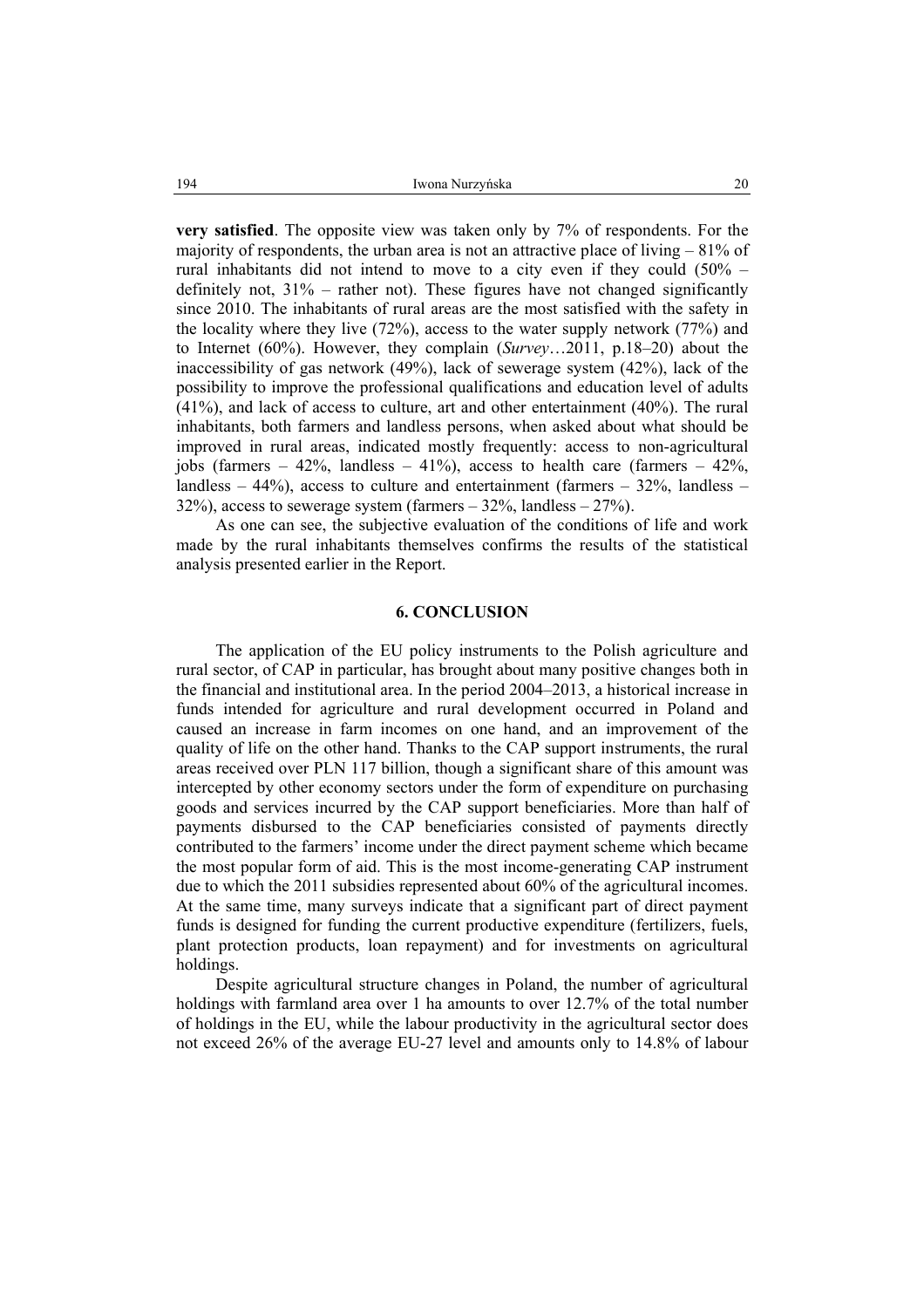productivity of the EU-15 agriculture (*Rural Development*… 2011, p. 115). The drawbacks of the Polish agriculture structure derive form the untapped and redundant workforce in the agricultural sector. Therefore, the true challenge for the rural policy in the years to come consists in launching measures aimed to create nonagricultural jobs. An increase in the allocation of public funds should be sought for to this end which had a relatively low priority (19.9%) in RDP 2007–2013 as compared to the funds allocated for this purpose in other EU Member States; for comparison, in Netherlands, the share of Axis 3 amounted to 29.6%, and in Germany to 27.4% (*Rural Development*… 2011, p.272).

Another challenge consists in counteracting further spatial polarization between the rich and the poor areas. The rich areas develop because they take advantage of their potential and economic situation, whereas the poor areas ("problem areas") stagnate out of different reasons (Bański, Czapiewski 2008); the currently applied instruments that were intended to foster regional convergence are not able to withhold this polarization.

The future shape of CAP, accompanied by difficult discussions on the Community budget for the period of 2014–2020, is being discussed at EU level. Whereas the EC proposals for the allocation of funds designed for individual Member States under the  $1<sup>st</sup>$  Pillar of CAP are already known, the national envelopes for the rural development programs are not. EU planned the CAP budget (*Regulation*... 2011) at the level of EUR 423 billion for 2014–2020 ( $1<sup>st</sup>$  pillar – EUR 317.1 billion;  $2^{nd}$  pillar – EUR 101.1 billion). The course of discussions indicates that Poland may count on an increase of the national envelope under the 1<sup>st</sup> Pillar (though there is no chance for levelling the direct payments with those in the EU-15) which is supposed to amount to EUR 21.6 billion (this accounts for 6.8% of the  $1<sup>st</sup>$  Pillar funds for all Member States). This means that the allocations for Poland will increase in excess of  $44\%$  under the 1<sup>st</sup> Pillar compared with 2007– 2013. Unless a drastic cut of the EU budgetary expenditure occurs, the level of allocations for RDP will probably remain at a level similar to that of 2007–2013.

At the same time when the EU debates on the new budget and programming process take place, Poland should start a discussion on the new policy of national development and the place of rural policy in this context. It seems justified and urgent to ask the following question: will the development and rural policy makers be able to adopt appropriate approach to the contemporary development trends and to overcome the signs of poor policy conducting in order to strengthen the effects proportionally to the value of funds allocated for its implementation?

### **REFERENCES**

1. Bański J., Czapiewski K., (2008), *Identyfikacja i ocena czynników sukcesu społecznogospodarczego na obszarach wiejskich* [Identification and assessment of the social and economic success factors in rural areas], expert opinion for Ministry of Agriculture and Rural Development, Warszawa.